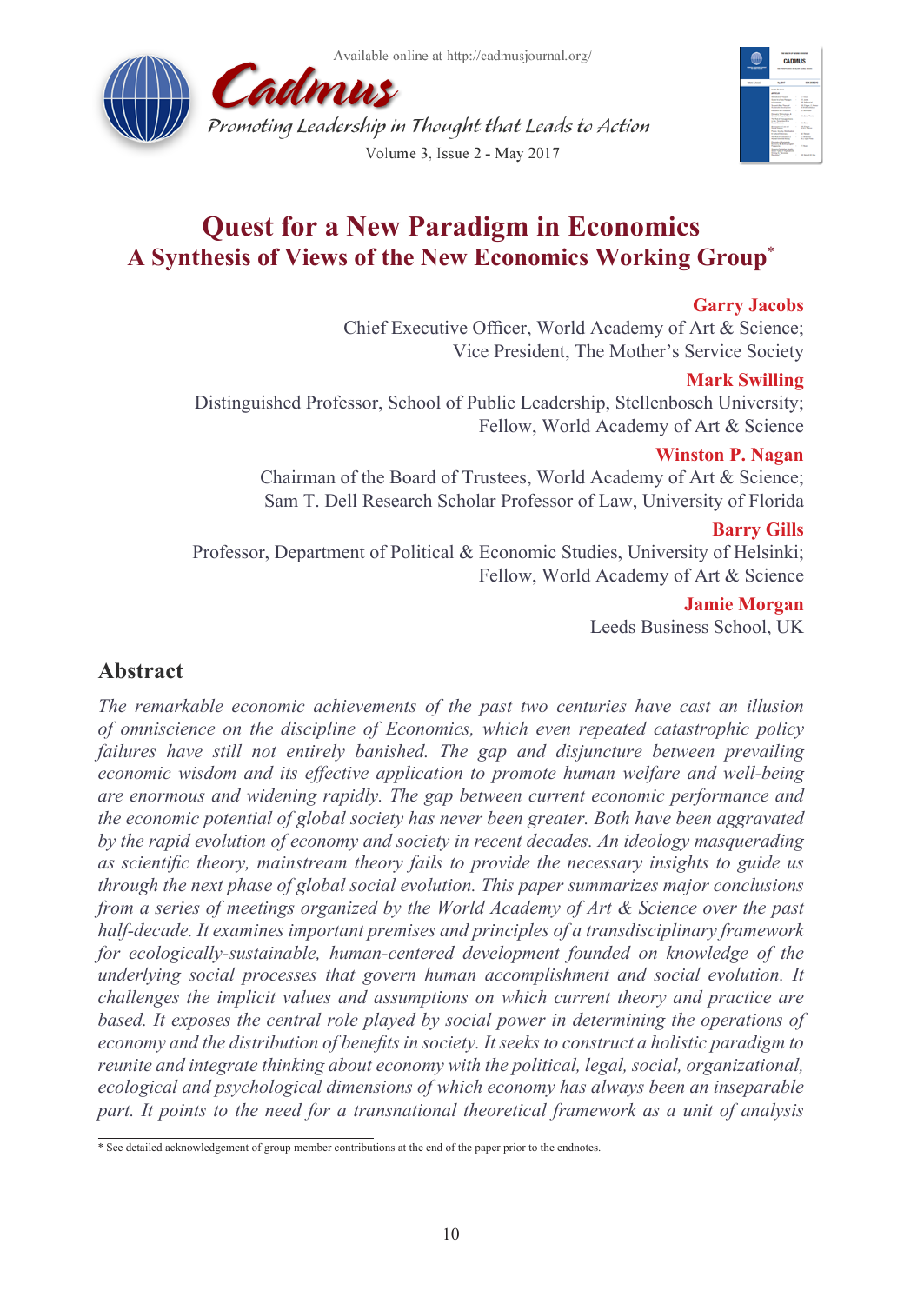*and emphasizes a global perspective, which aims to maximize the well-being of humanity as a whole. In recent times, growing awareness of the limitations of the present economic system and the real planetary boundaries and ecological constraints on unlimited growth has overshadowed exploration of the equally real social potential that lies unutilized due to limitations in current theory and policy. The central aim of the paper is to develop insights that will lead to formulation of a new paradigm of economics, which will generate effective public policies and solutions to existing crises; revolutionize textbooks and teaching of the discipline of Economics around the globe; unleash societal potential for meaningful transformations to benefit the welfare and well-being of all humanity; and safeguard the planetary environment for future generations.* 

# **1. Signals for Change**

Humanity is confronted with multi-dimensional challenges of unparalleled scope, magnitude and complexity. They are global in extent and inextricably interconnected. They fail to respond to partial, piecemeal, sectoral solutions and uncoordinated national level initiatives. They ruthlessly expose the inadequacy of prevailing policies, institutions and social theory. These challenges encompass political, legal, technological, social, cultural and ecological issues, but economy lies at the heart of the matter. In recent decades, economy has supplanted war and politics as the primary field and engine for global social evolution.

The dismal science was founded during an age in which food, goods, money and information were scarce. Today we live in a world characterized by surplus global production capacity, unprecedented access to information, zero marginal cost products and services, the proliferation of complex and increasingly integrated networks operating at lightning speed, rapid growth of a sharing economy and collaborative production. These fundamental changes challenge many of the assumptions that underpin mainstream Economics. At the same time, we live in an age of increasingly unstable financial markets, huge corporate cash hoards, burgeoning capital surpluses playing the global casino for higher speculative returns, declining investment on Main Street, stagnant wages and a declining share of labor in national income in spite of rising labor productivity, rising levels of inequality, massive investments in automation and robotics aggravating already high levels of youth and chronic unemployment, fewer startups and IPOs, increasing concentration of global economic and financial power spurred by peak numbers of mergers and acquisitions and network effects, a huge boost in share buybacks generating windfall profits to investors and executives instead of investment in R&D, too-big-to-fail financial institutions thriving on moral hazard, massive offshore corporate tax evasion, and increasing power of money in politics.<sup> $*,\ddot{*,}\ddot{*}$ </sup> In addition, sustainability, efficient allocation and fair distribution are being seriously challenged by ecological limits with regard to freshwater, deforestation, land system change and climate

<sup>\*</sup> Rana Faroohar reports that the number of new firms as a share of all businesses in USA shrank by 44% between 1978 and 2012 and six of the 10 biggest individual political donors in 2016 were hedge-fund barons. "American Capitalism's Great Crisis," *Time*, Mar. 12, 2016.

<sup>†</sup> Roc Armenter reports that the share of labor in US national income remained remarkably steady at 62% for almost 50 years before declining sharply in the new millennium. "A Bit of a Miracle No More: The Decline of the Labor Share", *Federal Reserve Bank of Philadelphia Research Department*, 3rd quarter 2015, 1.

<sup>‡</sup> According to ILO and OECD, between 1990 and 2014, 26 or 30 advanced countries reported a declining share of labor in national income ranging from about 6% in UK to over 10% in USA and more than 14% in Spain. Similar declines were reported in emerging countries including Turkey, South Africa and Mexico. ILO and OECD, "The Labour Share in G20 Economies", Feb. 15, 6.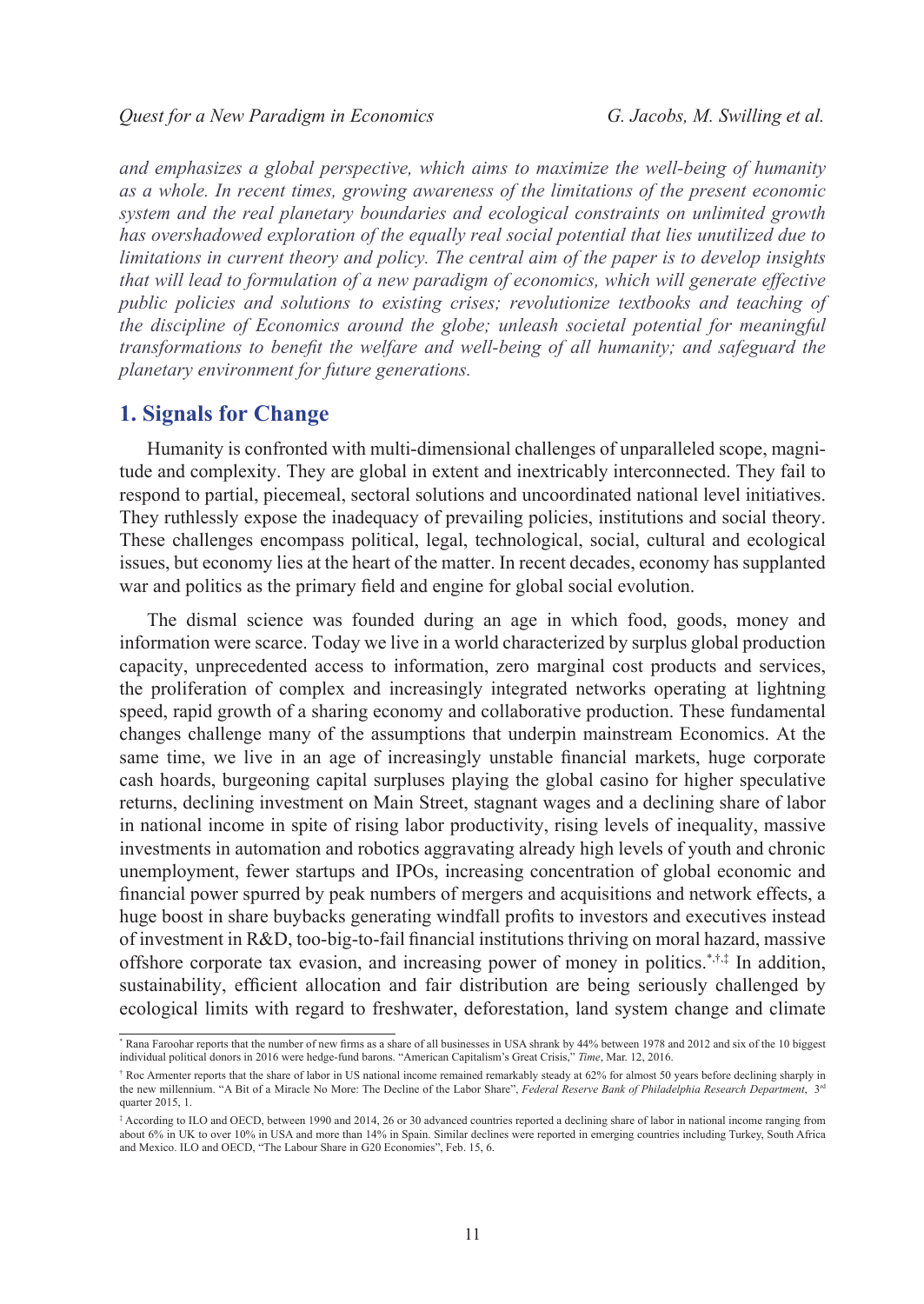change.[1](#page-33-0) These positive and negative symptoms are both indicative of an economic system that has outgrown its intellectual foundations. They compel us to distinguish between positive and negative forms of development and to recognize that it is at least as important to discourage its negative expressions as it is to foster the positive.

Economics is in the midst of an identity crisis. Classical concepts and models no longer provide sufficient insight and guidance for navigating the complex nexus of forces evolving with ever increasing rapidity. Globalization has extended the boundaries of production, marketing, financial institutions and employment beyond effective reach, regulation and control by individual nation-states. The lightning speed of technological and social innovation has far outpaced the adaptive capacity of national level institutions, legislation and social attitudes. Existing economic theory struggles unsuccessfully to explain these developments and prescribe effective remedies within the existing conceptual system. Future economic prospects are characterized by increasing levels of volatility, instability and uncertainty. Public policy debate is marred by rising levels of doubt, confusion, pessimism, polarization, reactivity and extremism. The recent Stockholm Statement by thirteen eminent economists on principles of policymaking reflects the growing recognition that prevailing theory and policies are inadequate[.2](#page-33-1)

Economics is no longer merely a battlefield for perpetual skirmishing between different social philosophies. It has become a field of confrontation between the past and the future. The stakes are too high and too urgent to be left to unstructured, leisurely academic debate or pious populist pronouncements. These symptoms point to the need for a fundamental, comprehensive reexamination of economic and social thought. They present a compelling call to transcend the limitations of existing knowledge and the prevailing conceptual systems in which it resides. They prompt us to seek a more inclusive and integrated framework within which current ideas complement and complete rather than compete with one another.

The reputation of Economics has benefited enormously from humanity's astounding economic progress over the past two centuries. Since 1800, real per capita living standards have multiplied approximately 12-fold in spite of a more than 7-fold growth in the world's population. That reflects an 84-fold growth of real world GDP in 200 years. By any standards, the progress has been phenomenal. Why, then, tamper with success? One obvious answer is that the rise in living standards for the vast majority of OECD countries has slowed dramatically in recent years and is no longer responding to conventional economic policy measures. Moreover, the major benefits of growth are accruing to an increasingly narrow portion of the population at the top. But a greater truth is that humanity's remarkable performance has been due to a great many factors outside the boundaries of conventional economic theory which have received inadequate recognition and attention. The 84-fold growth of GDP has been the result of the spread of democracy, unprecedented freedom of action, and soaring levels of education, which have combined to dramatically increase the aspirations, knowledge, skills, creativity and innovation of the workforce. It has been the product of massive advances in science and technology in fields such as transportation, communication, energy, mechanization, computation, and automation. Though less often recognized, it has equally been the consequence of strides in the technology of social organization, giving rise to countless new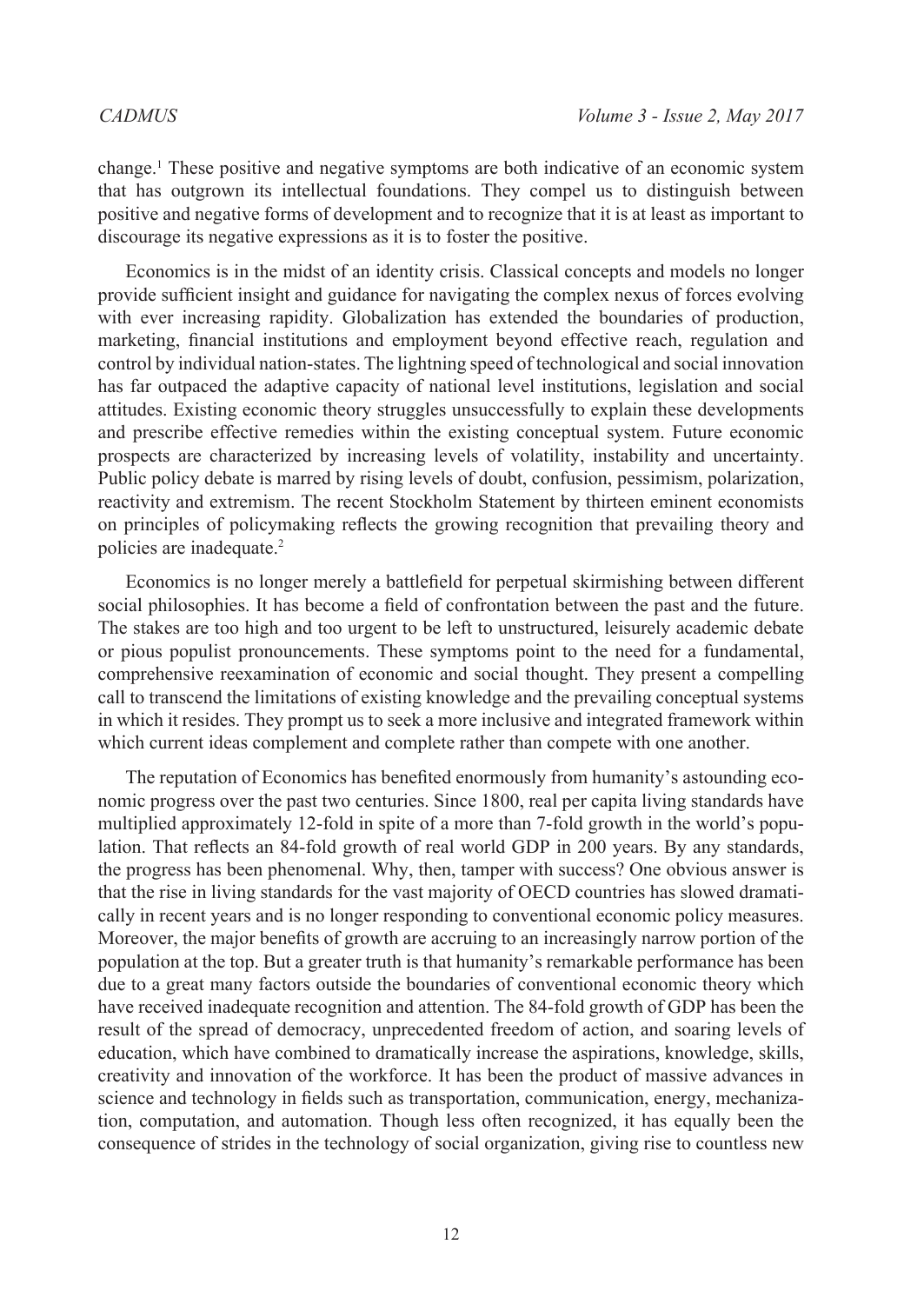types of institutions, systems and modes of interaction from the mail order catalog to e-commerce, from just-in-time inventory to global supply chain management, from franchising to outsourcing, from TV networks to social networks, and so on. And more significant than any of these, it has been the result of radical advances in human rights, dignity, freedom of thought, and social equality that have liberated human aspirations, energies and creativity from the shackles of all forms of discrimination, exploitation, injustice, slavery, apartheid, oppression, and persecution.

Greater understanding of the workings of economic systems has no doubt been a contributing factor, but one whose impact would have been severely limited were it not for these wider evolutionary changes. Today, the inadequacy of existing concepts acts more as a constraint than a catalyst because it focuses too narrowly on conventional economic instruments while neglecting the far more powerful social forces available for global progress. One of the aims of new economic and social theory must be to make conscious and explicit the full range of the forces that have supported the evolution of the global economy up to now and the full spectrum of policy instruments available to promote future progress. Moreover, it must seek to discover the creative social process by which these forces express themselves, the determinants that focus and direct their energies, the means by which these forces are channeled and transformed into power, and expressed through skilled execution of work.

Today Economics consists of a patchwork of premises, concepts, theories, models, measures and tools tenuously classified into several broad theoretical systems and grouped together—as opposed to truly integrated and unified—into myriad disciplines, schools, sub-disciplines and sub-schools. Many of the premises are based on acute observations of specific phenomena at least partially true at times in the past under certain circumstances and conditions, while others are theoretical postulates valid only under ideal conditions, largely non-existent in the real world. Many of the models are useful, though oversimplified, generalizations from specific events, often mistaken for reality itself. Many of the tools are useful for specific types of analysis. Some of the measures provide real insight into specific types of events, but lose much of their significance when aggregated or applied over extended periods of time. The superabundance of information available drowns serious theoretical debate in a sea of data and minute piecemeal analysis.<sup>3</sup> No matter how high-sounding, insightful or useful, they do not, all or in part, constitute an adequately coherent, cohesive, integrated framework of knowledge to understand, navigate and maximize human welfare and well-being during the complex, rapidly changing times in which we live. No matter how great the service they have provided along the way, there is an urgent need to move beyond.

New paradigms do not reject or invalidate existing truth. They place it in a wider context, as Relativity Theory and Quantum Mechanics established the boundaries within which the laws of Newtonian Physics remain fully valid. They revealed that the principles applicable to everyday phenomena on earth were insufficient to understand reality on a cosmic scale at velocities approaching the speed of light or at the infinitesimal scale of subatomic particles which constitute the foundation for the material world. Expanding the inquiry revealed unimagined physical powers and creative capabilities, which form the basis for recent advances in computing, biotechnology, lasers, nanotechnology and countless other fields. A potential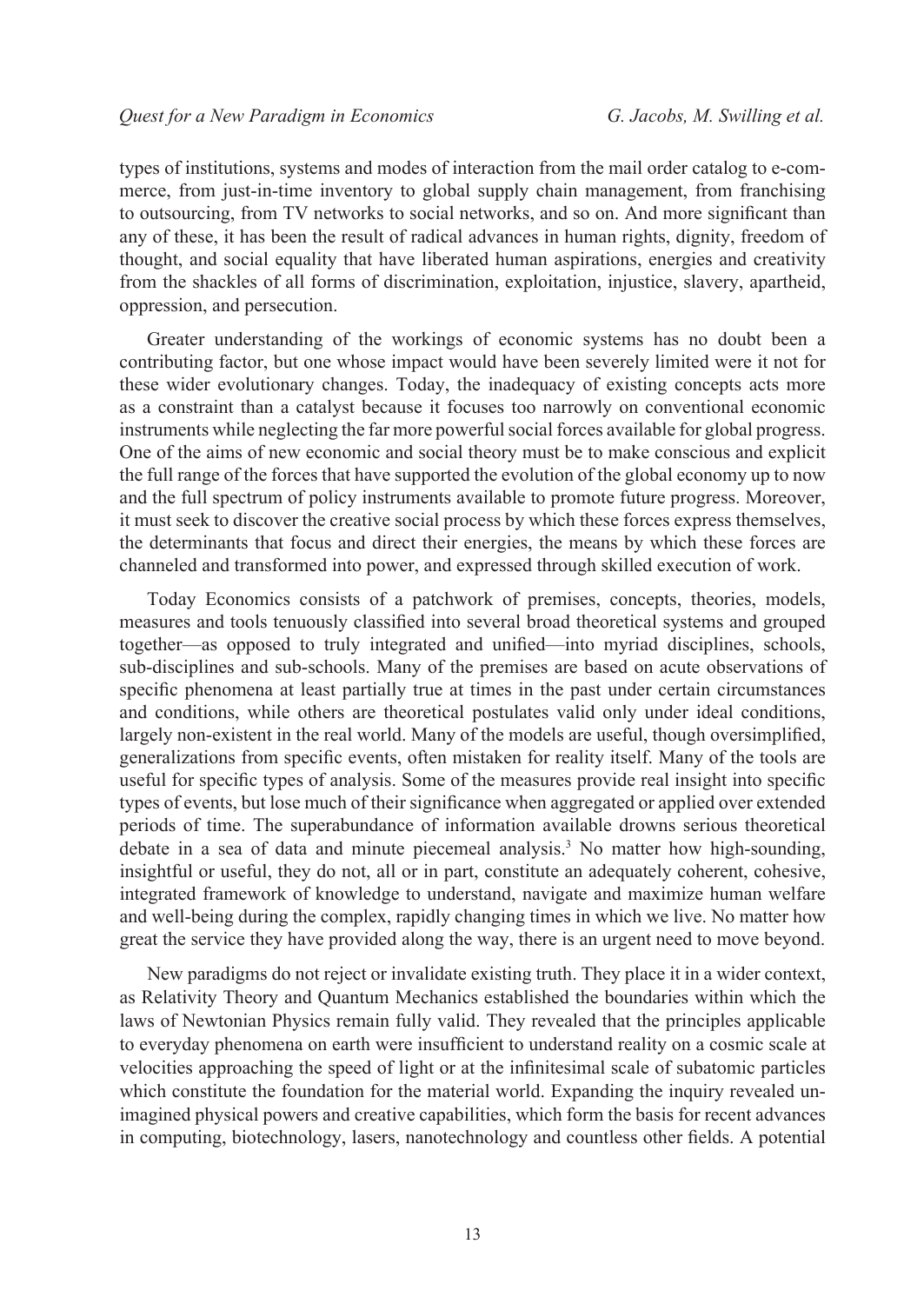of even greater practical relevance to humanity awaits the development of new economic and social theory. Historically, such developments have tended to emerge out of obscurity on the periphery of prevailing thought, rather than by a reformulation at its intellectual center, due to the natural defensiveness of entrenched ideas. What is needed is not an all-out war to the finish between partial truths, but a new synthesis founded on a wider and deeper understanding of the principles, forces and processes governing social evolution.

# *1.1. Evolution of Economy*

Intellectual paradigm shifts of this magnitude have occurred innumerable times in different fields of science. There are manifold signs that the time has come for another. The nature of economy has changed dramatically since the  $18<sup>th</sup>$  century. Physiocrats pronounced agriculture as the true source of wealth and mercantilist policies enriched merchants and princes at the expense of the general public. Since then the concept of property has evolved from land and other types of material assets to include intangible technological, commercial and intellectual forms. The concept of capital has evolved to reflect the central role of individual and social relationships, capacities, organization, resourcefulness, creativity and innovation. The nature of economic goods and services and the relative contribution of agriculture, manufacturing and services have been radically altered. The non-material is no longer immaterial in economics. Information, intellectual property, social attitudes, public trust, brand loyalty, connectivity, organizational know-how, networks, human energy, vision and values have become powerful economic determinants. Values are a primary determinant of value in the 21<sup>st</sup> century.

The emergence of the knowledge-based service economy founded on a borderless communication and transportation network has transformed economy from relatively isolated and independent centers of mining, manufacturing, distribution and consumption into an increasingly interconnected, interdependent and unified global organization. The shift to services now pervades even agricultural and manufacturing activities and enterprises, where research, design, logistics, marketing and after-sales service have become the largest fields of employment. The enormous fixed capital investments involved in service delivery in transportation, communications, education and healthcare undermine the utility of conventional marginal cost economics. The marginal cost of an additional telecom customer, e-book reader, airline passenger, university student or hospital in-patient is approaching zero. The prolonged extension of utilization time from point of sale back five or ten years to the point of initial investments in basic research and forward many years to the point of final disposal and expiration of warranties makes the time dimension of product and service delivery an increasingly critical determinant of economic value.<sup>4</sup>

Economics can no longer afford to assume a positive relationship between economic activity, human welfare and well-being. The negative personal, social and ecological consequences of much of what we call growth increasingly offset its positive contribution. The boundaries between the monetarized and non-monetarized sectors of the economy are continuously changing, with significant impact on human welfare and well-being. Conventional economics measures a double income gain when a housewife takes a paid job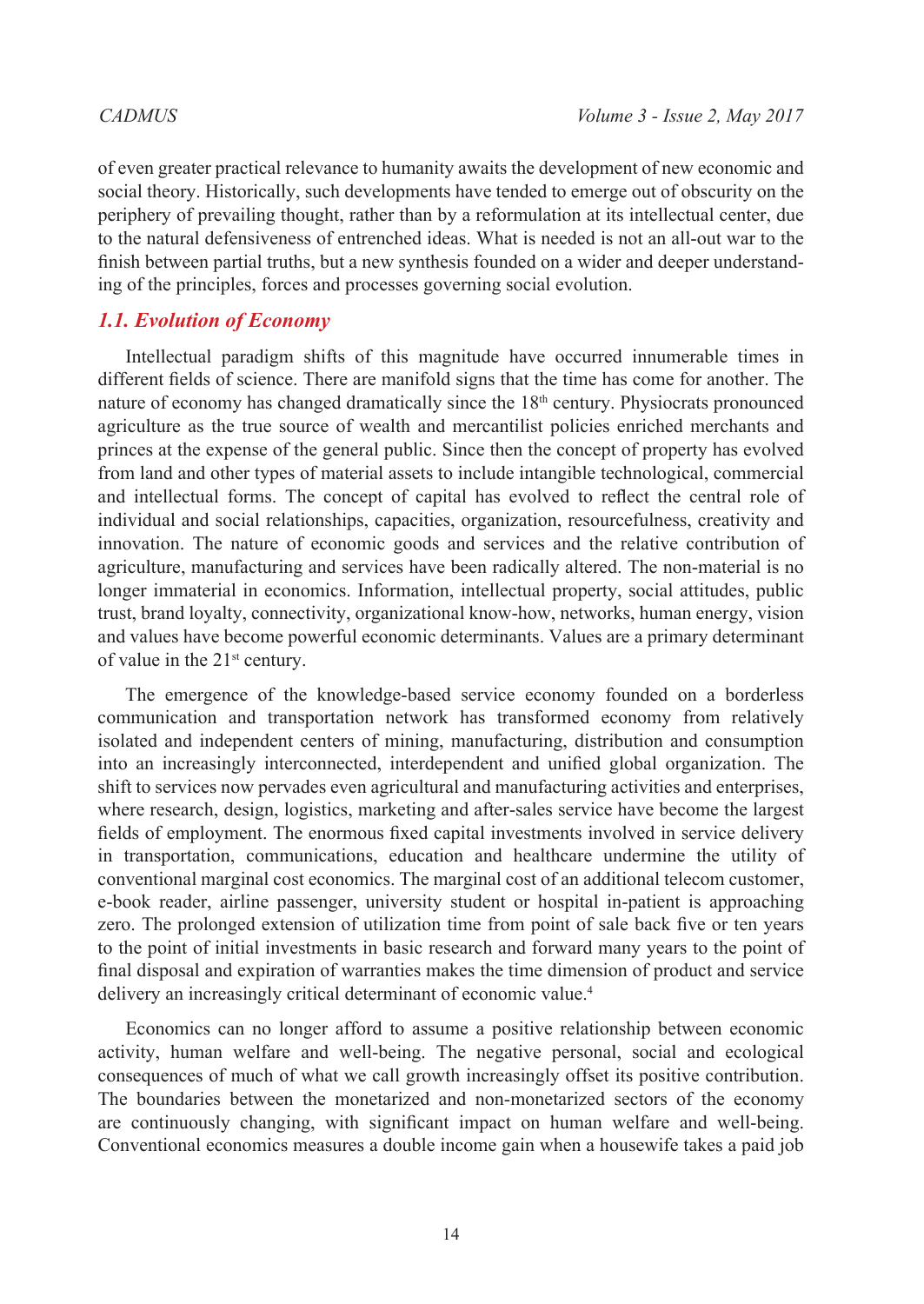requiring a two-hour daily commute and hires another person to take care of the family and household, but it does not take into account the decline in quality of life, health, nutrition and well-being for the individual or the family or the environmental cost of two additional commuters in terms of higher fuel consumption and air pollution.

*"A science of human welfare cannot legitimately hide behind claims of value-free, objective scientific neutrality."*

There is abounding evidence to show that the challenges and existential threats posed by ecological imbalances cannot be effectively managed by market mechanisms. The extraction cost and market price of raw materials are not reliable indices of their real value to present and future generations. Remedial responses to the impact of deteriorating air, soil and water quality are reflected in GDP as positive economic activity, when they actually result from degradation of natural capital and growing threats to human well-being. The global bottled water industry grew from \$60 billion a decade earlier to nearly \$170 billion by 2013 and it is expected to reach \$280 billion by 2020.<sup>5</sup> But the gain in GDP is primarily due to a rising concern regarding the deterioration in water quality, hygiene and safety, rather than any real improvement in standards of living.

All these factors have influenced the development of economic thought in the  $20<sup>th</sup>$ century, but almost exclusively within the framework of premises and boundaries established by conventional mainstream economic theory which are no longer sufficient to address the challenges and the opportunities of the 21<sup>st</sup> century.

# *1.2. Evolution of Society*

Changes within the field of economy only partially reflect the wider evolutionary processes impacting on all fields of social life and their relationships and interdependencies with one another. Never before has the world been so intimately interconnected. Never before have the different sectors and aspects of social existence been so tightly integrated. It is somewhat startling to reflect that prior to the publication of *Limits to Growth* by the Club of Rome in 1972, economy and ecology were commonly perceived as independent spheres of existence subject to separate and largely unrelated forces. Climate change, politically instigated migration and rapid advances in robotics and artificial intelligence have radically and irrevocably demolished the naïve notion that political, legal, economic, social, cultural and ecological reality, theory and policy can be isolated and insulated from one another. In a world operating at the speed of light and evolving with astounding rapidity, static equilibrium models of reality packed in airtight containers are increasingly suspect.

The need for a new paradigm in Economics is only the most visible sign of a broader need for a radical reformulation of social science and the wider knowledge industry in general. Without a new paradigm in knowledge we cannot have a new paradigm in society.[6](#page-34-3) Long after the natural sciences began to transcend the limitations of compartmentalized,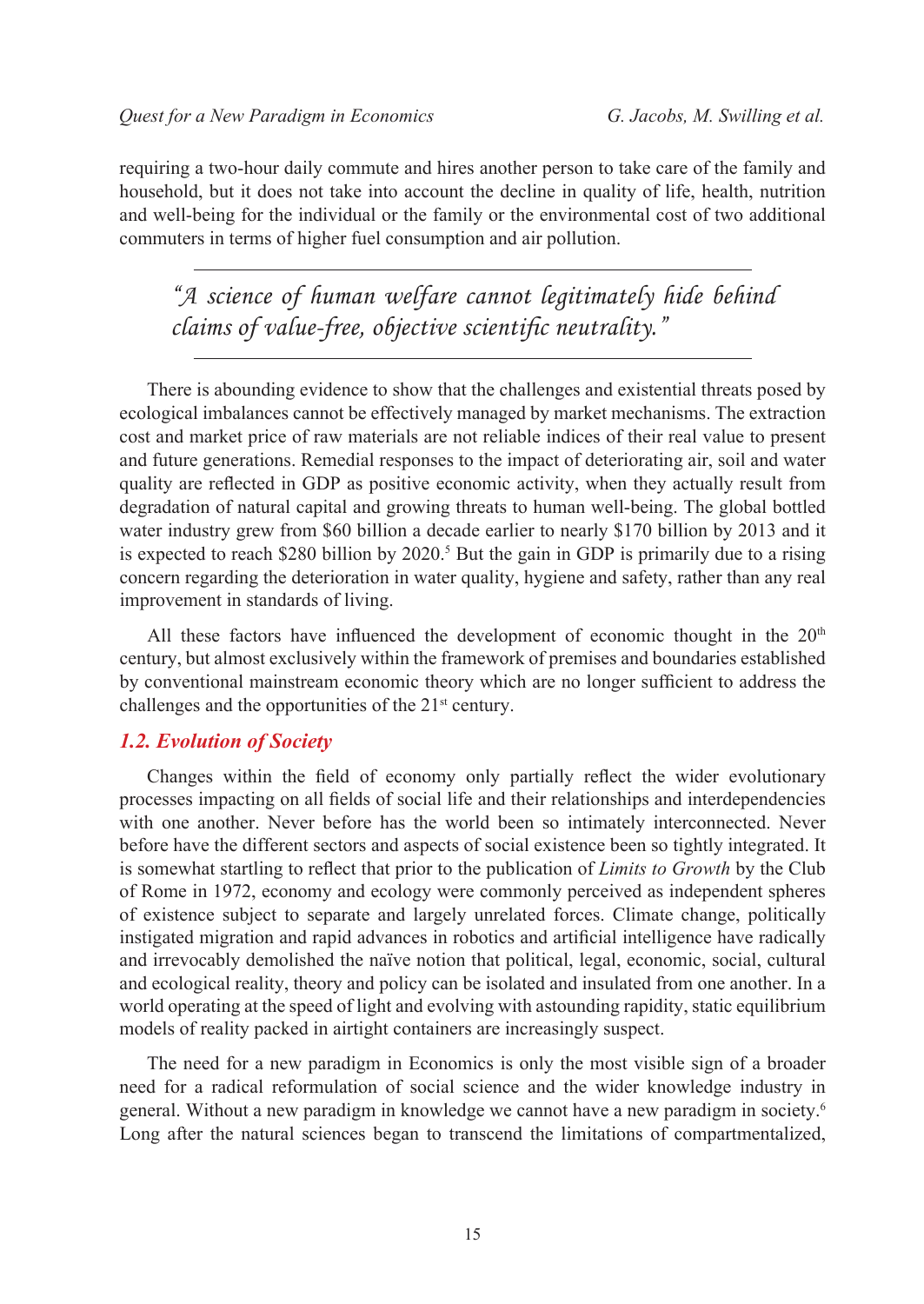materialistic, mechanistic and reductionist modes of thinking, the social sciences have remained fragmented, isolated and largely independent of one another. In the absence of a comprehensive conceptual framework for the study of the individual and society, they operate based on different sets of assumptions, principles, social processes and human characteristics. A century after Physics evolved new paradigmatic thinking to reconcile Newtonian theory with the discoveries of Relativity and Quantum Mechanics, the social sciences remain grounded in static, fragmented, mechanistic Newtonian thinking. This is not surprising given the astounding complexity of human processes, which dwarf in magnitude the relative simplicity of purely physical and biological processes. They have developed in response to the growing recognition of the interrelatedness of all social phenomena and have had significant impact on the construction of economic models and projections. But, thus far, their impact on the foundations of mainstream Economic theory has been limited.

# *1.3. Modern Paradoxes*

Other factors compel us to examine the need for a radical departure from conventional mainstream economic theory. We are confronted with a perplexing and disconcerting paradox of unmet needs and unutilized opportunities. We live in a world in which unprecedented abundance lives side by side with persistent and unmitigated poverty. Billions of people continue to live at subsistence levels, while global financial assets have multiplied twentyfold, from \$12 trillion in 1980 to upwards of \$250 trillion in 2015, equivalent to nearly four times global GDP. Of this, a mere 15% goes to support the real economy and job creation.<sup>[7](#page-34-4)</sup> The world possesses sufficient surplus capacity to produce every variety of goods to meet the needs of every human being on earth, yet billions lack the purchasing power to acquire them. Hundreds of millions of able-bodied, willing workers are without employment opportunities and more than a billion are underemployed, while urgent human needs remain unfulfilled for more and better food, clothing, housing, education, healthcare, communications, transportation, and other essentials of life. The most advanced technologies coexist alongside the most primitive living conditions. There is something perverse about a system with so much power and such visible incapacity to meet human needs. These apparent failures are sufficient confirmation that a better system must be possible and that the world urgently needs new thinking to make the new paradigm a reality.[8](#page-34-5) There is the added irony that the world is spending nearly \$1.7 trillion annually on military expenditure—25% more in constant dollars than the Cold War peak—rather than channeling even a fraction of this amount to remedy the economic root causes of violence and terrorism.

Economics is perplexed by a second paradox. At a time of unparalleled real-world interconnectivity, independence and integration, economic thought and policy in different fields have become increasingly fragmented and divorced. Financial markets, which originally evolved to pool capital for investment in the real economy of trade and industrial development, have become increasingly divorced from the real economy, a world unto themselves, an activity spinning its wheels without producing or providing goods or services that meet real world human needs, while generating turbulence and uncertainty that undermine the stability of the real economy and the security, welfare and well-being of countless human beings. Economic theory has become increasingly divorced from empirical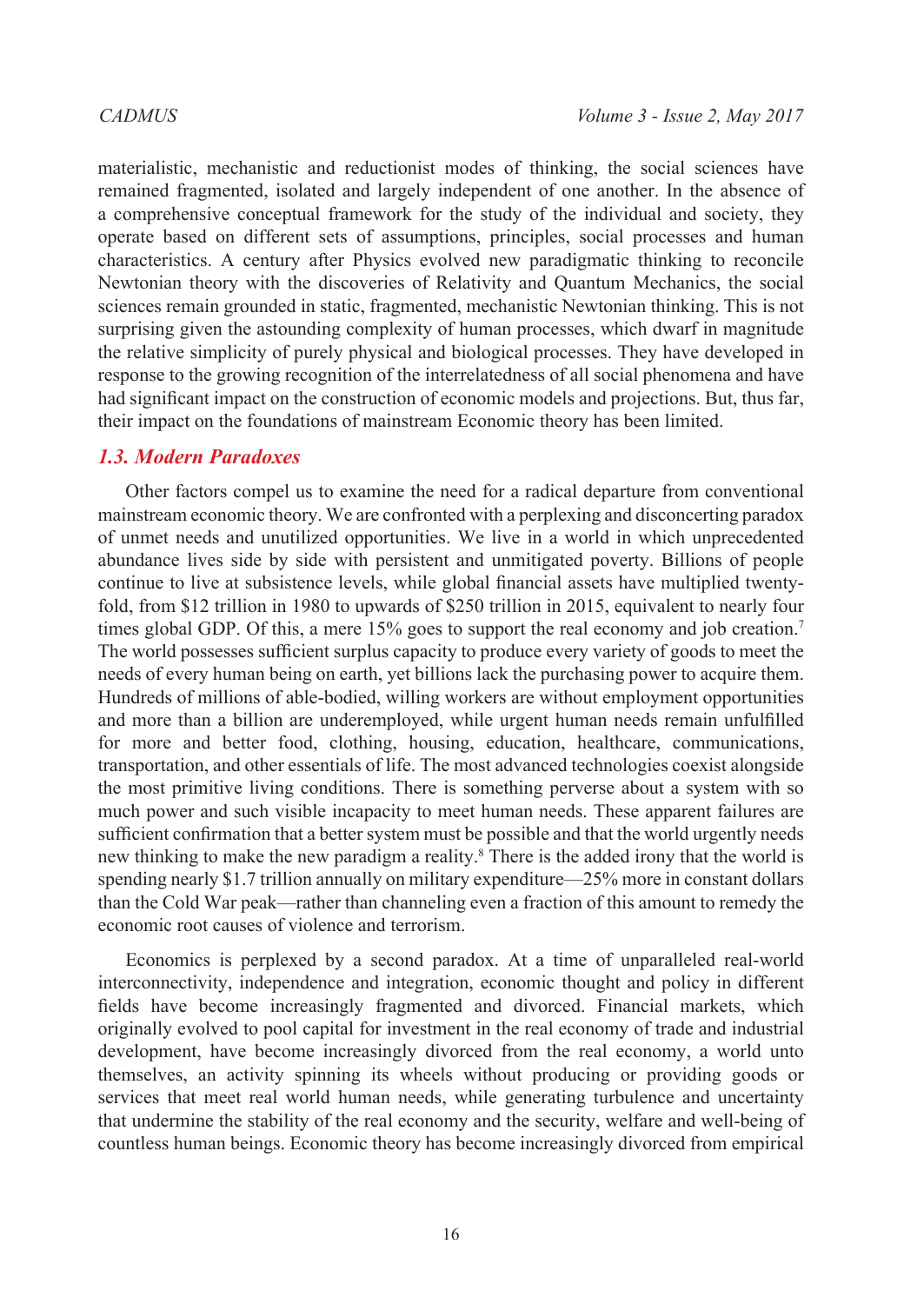fact and common sense. Speculation masquerades as wealth creation, when in fact it destroys much more than it creates. Over \$12 trillion in funds are tied up in unproductive national forex reserves as insurance against speculative raids on national currencies.<sup>9</sup> Investment banks channel trillions more into speculative investment in commodities with depositors' funds, while enjoying preferential domestic tax rates and offshore tax havens for their profiteering. The Tax Justice Network has estimated that between \$20 and \$30 trillion are presently held in "offshore" tax havens—thus not available for taxation to generate the much-needed revenue for public investment and global public goods. "Just taxation" on global scale is thus a central problem that needs to be addressed. The "fiscal crisis of the state" is a symptom and a

*"A true science of economy must be founded on an integrated science of society."*

consequence of this global scale of vast concentration of wealth outside the tax system. A new paradigm is needed that transcends the fundamental dichotomies that have characterized traditional or mainstream Economics by the separation of economy from politics, society and nature.

So too, the development and application of technology, which originally evolved to enhance the productivity, comfort and convenience of human beings, have become increasingly an aim and end in themselves, proliferating without consideration for their impact on human beings. The preference for technology over labor is not always beneficial, even in narrow economic terms. The wholesale rush toward mechanization and automation is thrown into overdrive by a policy bias toward capital and technology-intensive investments over investments in human capital, welfare and well-being. Economics has developed innumerable tools and measures to aid and assess the impact of technology investment decisions, but it refuses to come to terms with their enormous social consequences. Sensitive to the bogey of communism even a quarter century after the collapse of the Soviet system, economists persist in dealing with the economics of production and the economics of consumption as independent of one another. Additional expenditure on automation does not necessarily promote greater human welfare, unless it is accompanied by appropriate policies to ensure the distribution of benefits to the wider population. A science of human welfare cannot legitimately hide behind claims of value-free, objective scientific neutrality. Technological advances are the result of the cumulative progress of humanity over centuries and the benefits must necessarily accrue to the society at large. A science that refuses to take a position on this seminal issue lacks integrity, credibility and humanity.

A similar divorce pervades the relationship between economy and ecology, where lifesupporting air and water have been reduced to tradeable economic goods and the impact of pollution on human health and quality of life has been reduced to unavoidable collateral damage in the war between unbridled, conspicuous consumption and sustainable well-being. Based on prevailing theory, we are called upon to entrust the fate of future generations and the planet we live on to the blind wisdom of a marketplace, whose very rules and functioning are framed to preserve and enhance the concentration of advantage among powerful vested interests.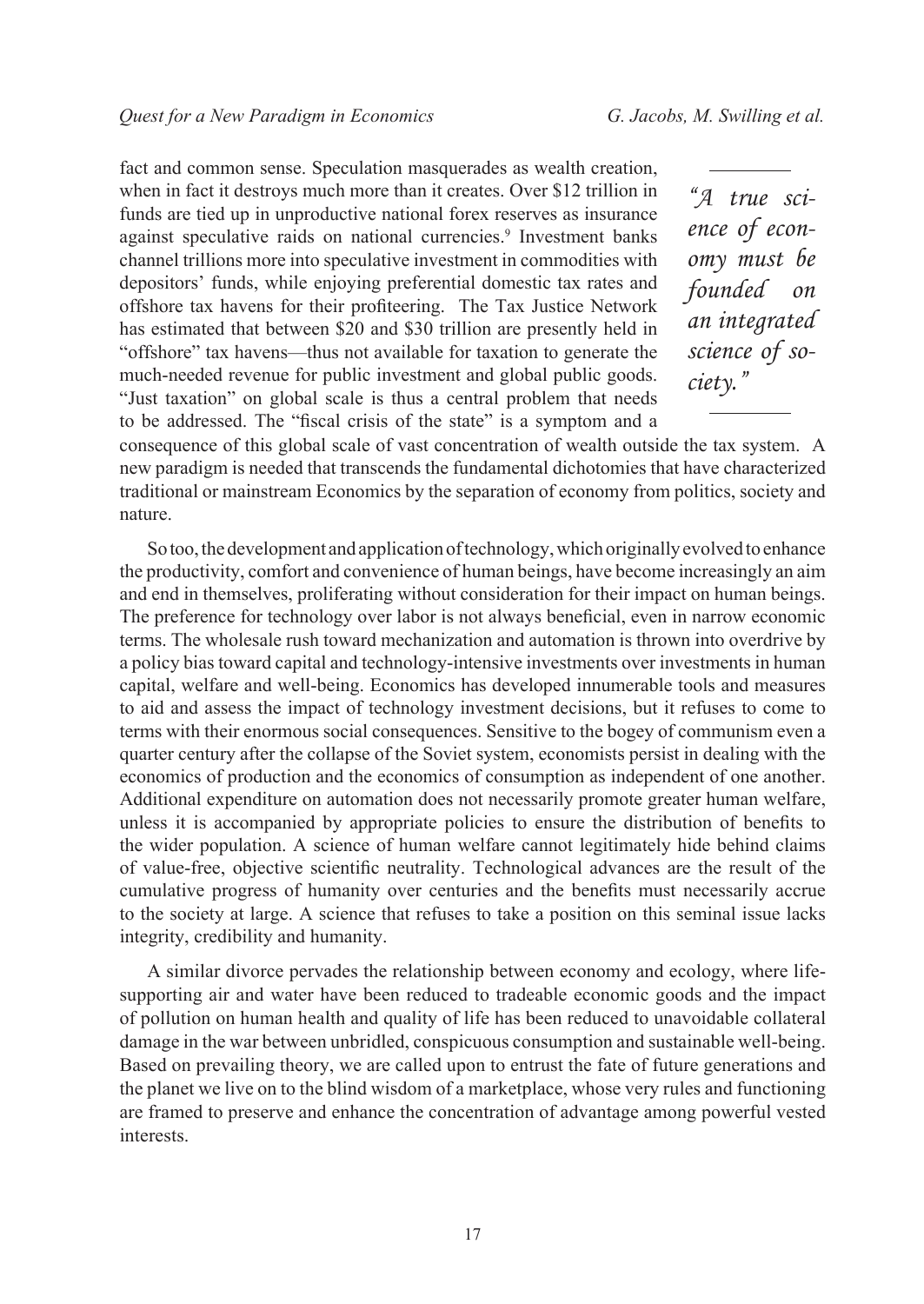And finally, there is the grand divorce between economy and society, an intellectual delusion masquerading as legitimate scientific theory. Classical economics views economy as a closed system. This viewpoint enabled economists to develop theories and models that ignore the impact of factors that have not been classified as strictly economic. This approach is no longer useful or tenable given the increasing complexity, integration and rapid transformation of social existence. The US subprime mortgage crisis and resulting global financial crisis have impacted every field of social life around the world. Economy is a subset of society, just as finance is a subsystem of economy. Their only rationale and claim to legitimacy are based on the service they provide to the wider society of which they are a part. Money and markets are instruments for social progress. *Economy exists to serve, not to dictate or dominate humanity.* Economic rules are man-made and intended to promote the stability, security, welfare and well-being of all human beings. All wealth is a social creation and has social consequences.

The notion of economy as separate from politics, administration and law is illusory. The perennial public debate over the role of government in regulating markets is misplaced. Markets depend for their effective functioning on an infrastructure of law to protect property and contract rights, a judicial system to enforce those rights, public institutions to prevent collusion and control monopoly. Property is a legal concept defined and enforced by law and government. Before property, there was only physical possession backed by force. Without law and government, exchange is reduced to the law of the jungle. Primitive forms of money may have preceded government-issued varieties of coin and currency, but the money we utilize today is founded on the productivity, strength, stability and integrity of the entire global political-legal-economic system.

A new paradigm in economic thinking must be founded on a broader, more inclusive perspective. Economy does not exist separate from the social aspirations, cultural values and psychological expectations of human beings. The real source, foundation and determinant of economic activity is the society as a whole. Economic capacity is founded on and determined by political, legal, organizational, educational, social, psychological, cultural and ecological factors and can only be understood when viewed from this wider perspective. Just as human health depends on the functioning of every organ, tissue and system in the body, economic systems depend on the functioning of the society as a whole. Prevailing economic theory, like much of modern medicine, cuts up reality into tiny specialized areas and attempts to deal with them piecemeal. In Medicine, it frequently leads to side effects of treatment more serious than the disease being treated. In Economics it can lead to unintended consequences of enormous magnitude for global society.

Reality is multidimensional and integrated. To be effective, knowledge of that reality must be too. It is always shaped by a multitude of aspects, perspectives, and forces. *Economy, politics, society, and culture are inseparable dimensions of a single integrated reality.* The tendency to condense and compress reality into simplistic formulas is a form of willful ignorance that facilitates quantification, calculation and multiple choice examinations. In the process it conditions the mind to a reductionist mode of thinking blind to the complexity and integral nature of life.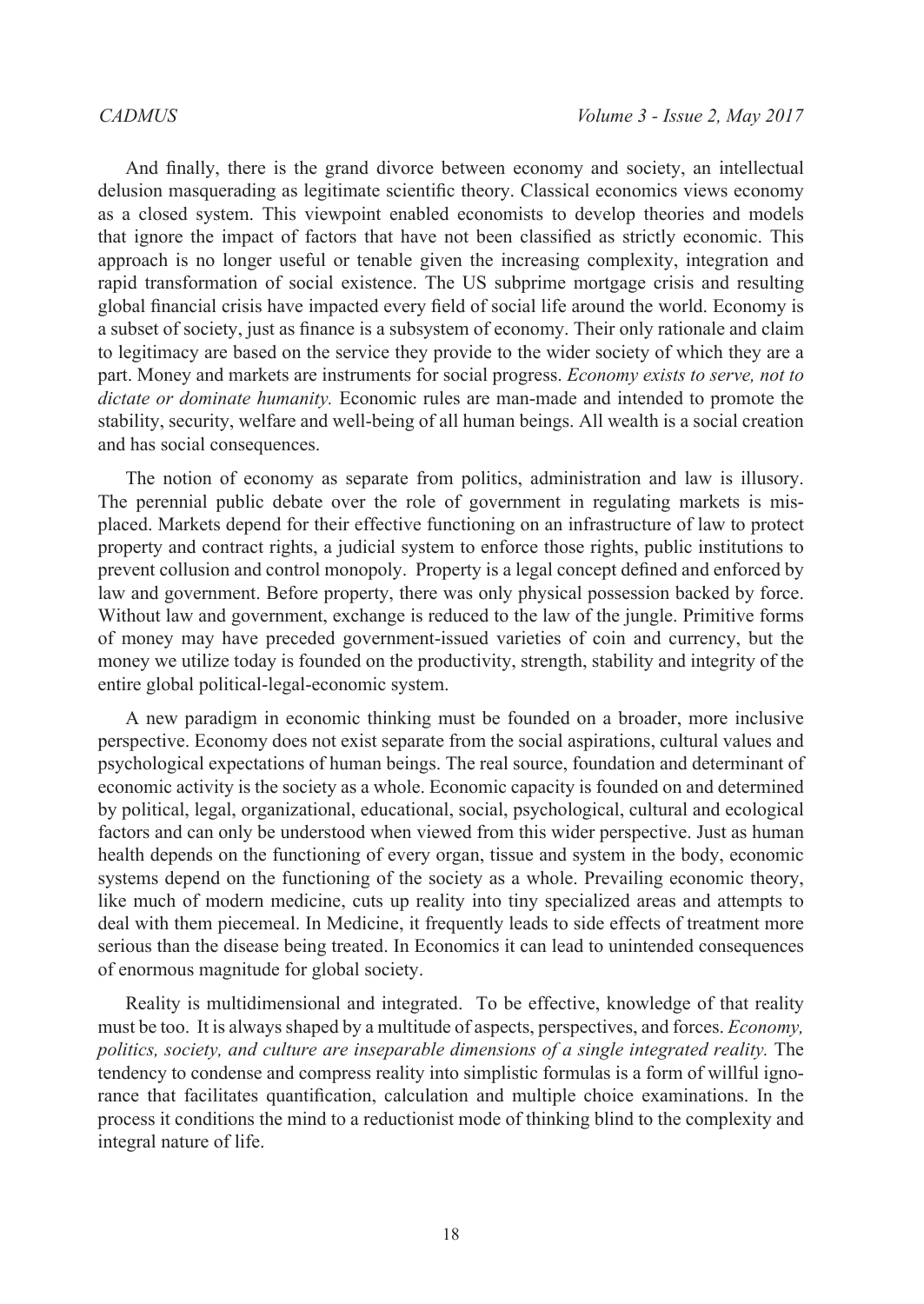Under the reigning economics paradigm, economy is regarded as being "disembedded" from society, whereas it should be regarded as being an integral and inseparable component of society, which does not and cannot exist outside of a social context. The economy exists to serve the needs of society; society does not exist to serve the needs of the economy as master over society and individuals. A new paradigm in economic thinking needs to be founded on this wider view of the social whole. A true science of economy must be founded on an integrated science of society. Development of a real science of economy will only be possible when economics is viewed as a subset and integral aspect of the larger society of which it is a part.

## *1.4. Social Potential and Effective Power*

The world is beset with problems that appear insoluble largely because we are unconscious of the true extent of the social capacity that has been created and the social potential still waiting to be developed. The limitations of present theory prevent us from seeing the incredible power society has generated for accomplishment in all fields. A new paradigm in thought can provide the intellectual foundations for achieving a fuller and richer social life for humanity than anything now imaginable, if only we are willing to discard the self-imposed limitations of outmoded conceptions, vested interests and dead conventions.<sup>[10](#page-34-7)</sup>

Economics was founded as the dismal science at a time of scarcity. Its mentality and underlying assumptions are still powerfully influenced by social conditions of that period. In spite of the remarkable achievements of the past two centuries, the idea that society has the power to meet the material and social needs of all its citizens has not displaced the earlier idea of scarcity. We still tend to think of economy largely as a win-lose, zero sum game. If the magnitude of the untapped social potential were more widely recognized, then the public would clamor for and demand a better system far more vehemently than it does today. Prevailing economic thought is founded on the Newtonian misconception that economy is a closed physical system consisting of finite resources and limited potential. Conservation of energy and momentum may be valid for the movement of inanimate physical objects, but it is insufficient to circumscribe the limits of living systems and conscious human communities.

The historical record refutes a Malthusian view of economy. Malthus was one of the first to perceive the importance of biophysical constraints. Two hundred years ago, he rightly perceived the threat that rapid population growth would overreach the capacity for food supply based on the system of production and the technology prevalent at that time. The awareness generated by his controversial assertions may well have served as a conscious or subconscious impetus for action. His perception of the problem did not take into account the opening up of vast areas of land in the New World, the application of steam power in agriculture, the adoption of farm machinery to raise land productivity, the spread of irrigation systems, advances in soil agronomy, crop genetics, agricultural research, farmer education and extension services, post-harvest technology and innumerable other innovations. Since then the world's population has multiplied more than seven-fold, but per capita availability and consumption of food have grown even faster. Malthus was not mistaken about the importance of environmental constraints, but he lacked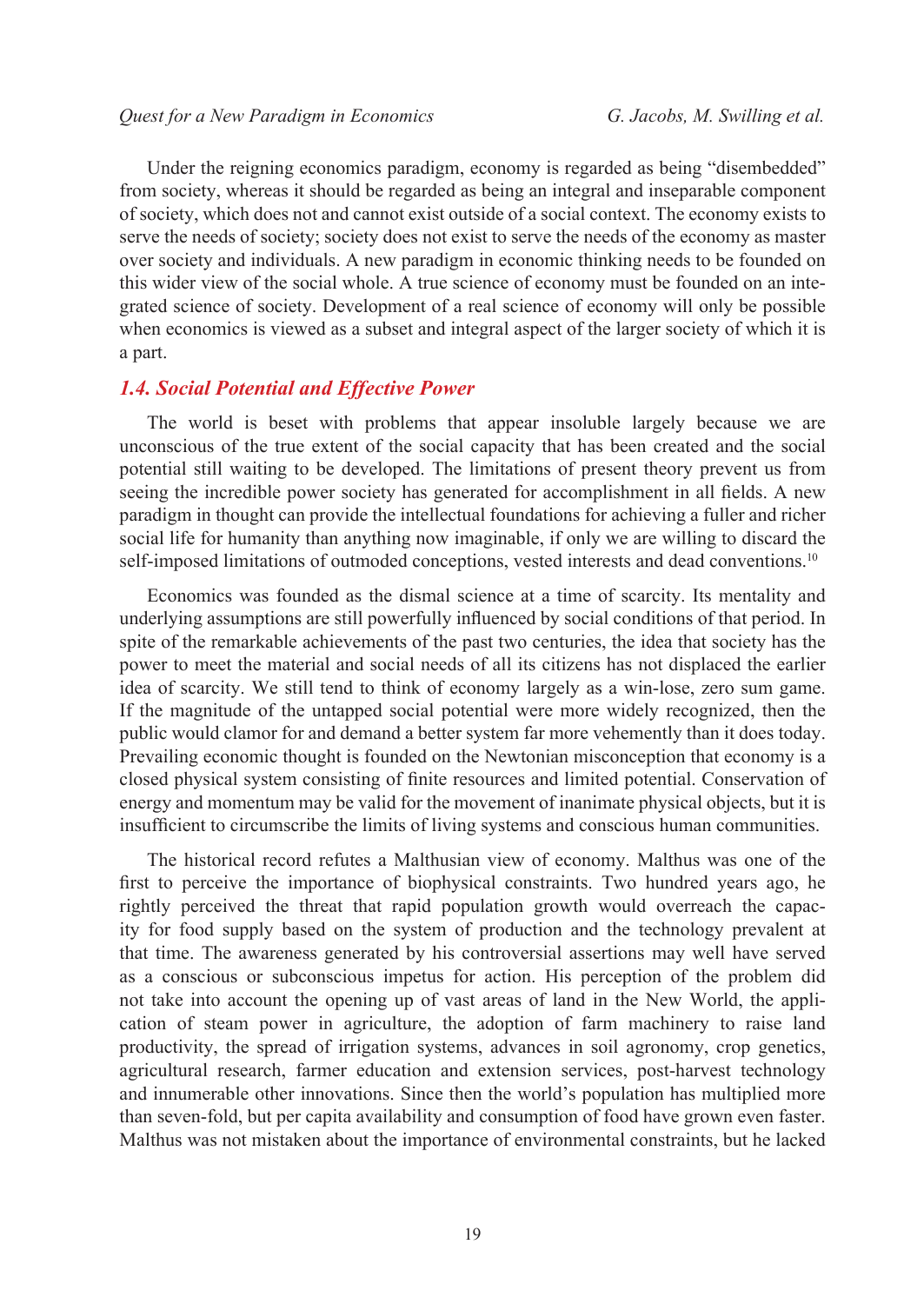a wider understanding of the complex factors governing the interaction and interdependence between the human and physical ecologies. The supply of many of the earth's physical resources is limited, but the capacity for improving productivity and effective utilization of those resources through application of knowledge, technology and organization is not. Material substances are limited, but human resourcefulness is not.

*"It is no longer acceptable for economics to ignore the issue of social power which underlies the entire workings of the economic system."*

Our very conception of what constitutes a resource depends on the application of human intelligence, knowledge and resourcefulness. Human consciousness is the ultimate resource, though it is poorly utilized in its present fragmented state. It is human consciousness that recognizes and adopts material substance and energy for productive purposes. Thus, the second-most common element in the Earth's crust, silicon, was once regarded only as raw material for brick- and glass-making. A few millennia later it became the foundation for semiconductors and fiber optics. Now it is key to building renewable energy infrastructures. Mindless growth fueled by wasteful consumption of material resources already poses existential threats to society and certainly has its limits, but improvements in human welfare and well-being do not. Social progress founded on the continuous development and application of human consciousness and capacity shifts the paradigm from limits to economic growth to unlimited development of human welfare and well-being.

At the same time, it is essential to recognize that the conventional conception in Economics that "value" exists only in relation to human utility is deeply problematic. Human awareness and perception may be needed in order for humanity to consciously harness the powers of nature, but the value of nature can never be adequately captured by the limited perspective of human understanding at any point in time. A new perspective is needed which recognizes that much of what exists and occurs within the biosphere has intrinsic "value" regardless of human intervention or activity. To damage and destroy the biospheric systems and life within them is to destroy the most fundamental source of "value" underpinning human existence.

The physical world and material resources constitute the physical foundation for economy, but new economic value creation in the  $21<sup>st</sup>$  century is very largely driven by non-material resources—knowledge, information, technology, skill, social energy and social organization that are not subject to finite limitations. Education, healthcare, financial services, retailing, tourism, transportation and communication and other major components of the tertiary sector now represent 74% of economic activity in OECD countries and 68.5% worldwide.\* Even in manufacturing, services such as R&D, accounting, HRD, sales, marketing, product service and disposal often represent more than 50% of the total. Material resources and energy certainly constitute essential inputs for the service sector as they do for others, but

<sup>\*</sup> World Bank database, http://data.worldbank.org/indicator/NV.SRV.TETC.ZS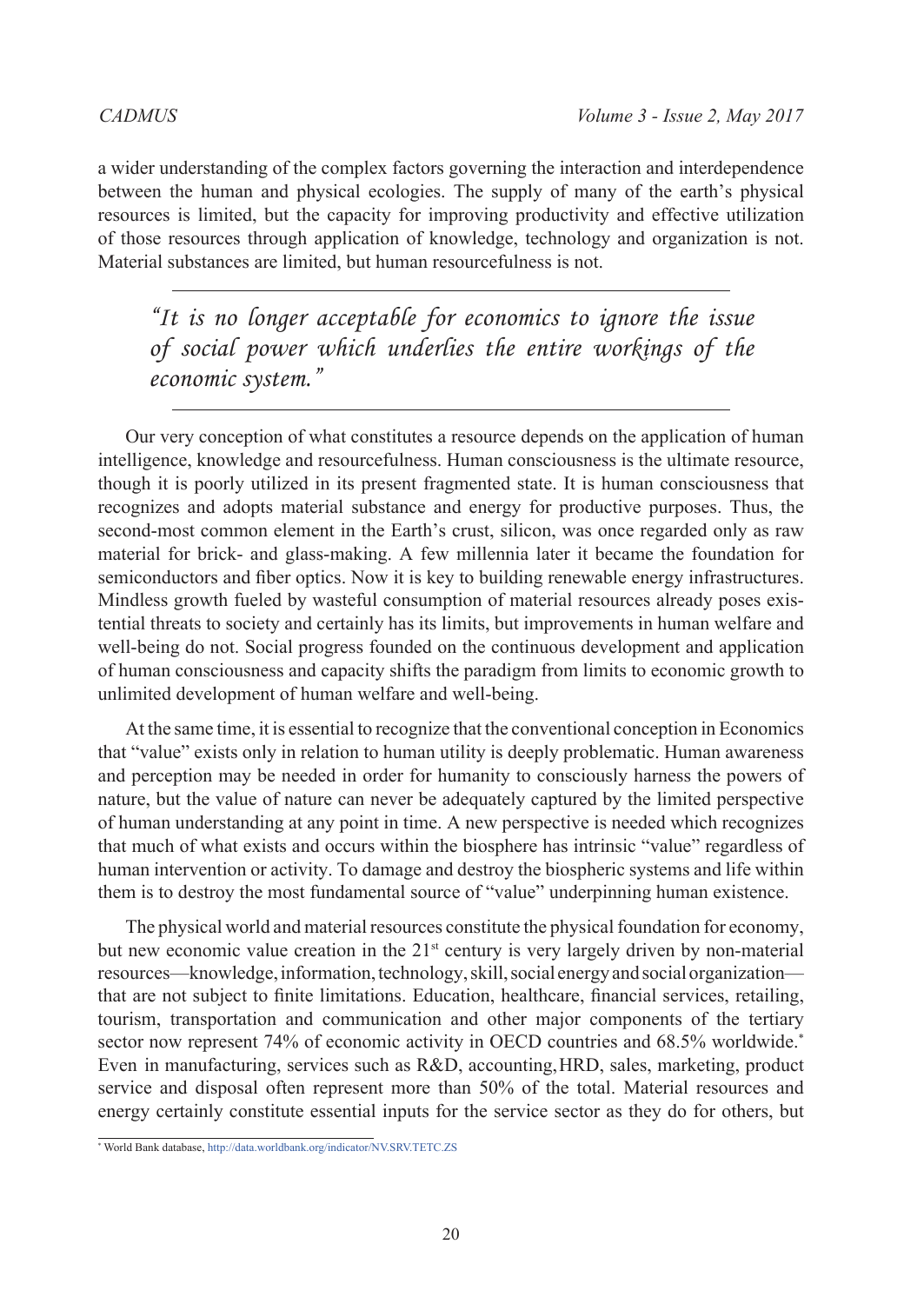continuous economic advancement is not strictly or proportionately limited in the manner that Newton's principle of conservation limits the performance of closed physical systems.

The application of mainstream economic theory and policy taps only a small portion of the productive potential of society. Psychologists have found that the average human being utilizes only a small portion of his or her intellectual capacity. More and better education increases the effective utilization of mental capacity. At the same time it broadens mental horizons, raises expectations and fosters creative initiative. It develops and increases the effective utilization of psychological capacity as well. Similarly, new economic thinking has the potential to vastly enhance the security, welfare and well-being generated by economic activity. Any economic system can be enhanced by improving access to affordable, quality education, opportunities for employment, a conducive environment for entrepreneurship, a transparent and fair legal system, access to information and credit, a level playing field in the market, unbiased public policies, equitable income distribution, appropriate pricing and taxation of natural resources and pollution, protection for the global commons, and a wide range of other social variables. Reducing prosperity to a set of econometric equilibrium formulas blinds us to the vast untapped social potential. Can anyone seriously doubt that redirecting the world's 250 trillion plus financial resources from speculative to productive purposes could vastly enhance human welfare in an environmentally sustainable manner? According to recent projections, the world needs to invest about \$5–7 trillion per year in sustainable technologies and infrastructure facilities. That is less than the annual reinvestment by the world's largest pension and insurance companies. What better way could these firms invest their resources to reduce uncertainty and ensure security for their shareholders?

 Society is an immeasurable reservoir of social potential enriched by developed and undeveloped human endowments and organizational capabilities. Wealth creation, welfare and well-being are a function of human relationships. The greater the development of the individual and the greater the ease, speed, accessibility and facility of coordinated, cooperative harmonious relationships between people and organizations, the greater the productivity, prosperity and cultural enrichment of society as a whole.

Social energy determines the potential, but that potential is rarely approached, except perhaps in times of extreme crisis or highest idealism and solidarity, characteristic of the greatest moments of history. Under normal conditions, society harnesses only a small portion of its energies for productive purposes. Social power is the capacity of the society to direct, organize and utilize that energy for effective action by means of laws, social systems, institutions, knowledge and skills to accomplish social objectives. The wartime mobilization of production gives an indication of how large is the gap between normal social performance and the social potential.

Nor is human and social potential limited to these few factors. Anything that increases the aspiration, freedom, dignity, self-respect, self-confidence, knowledge, skills, values, independent thinking, creativity, innovation and dynamism of the individual is a potential catalyst for greater wealth creation. Anything that fosters greater contact, relationship, trust, confidence, equality, organization and innovation within and between communities is a potential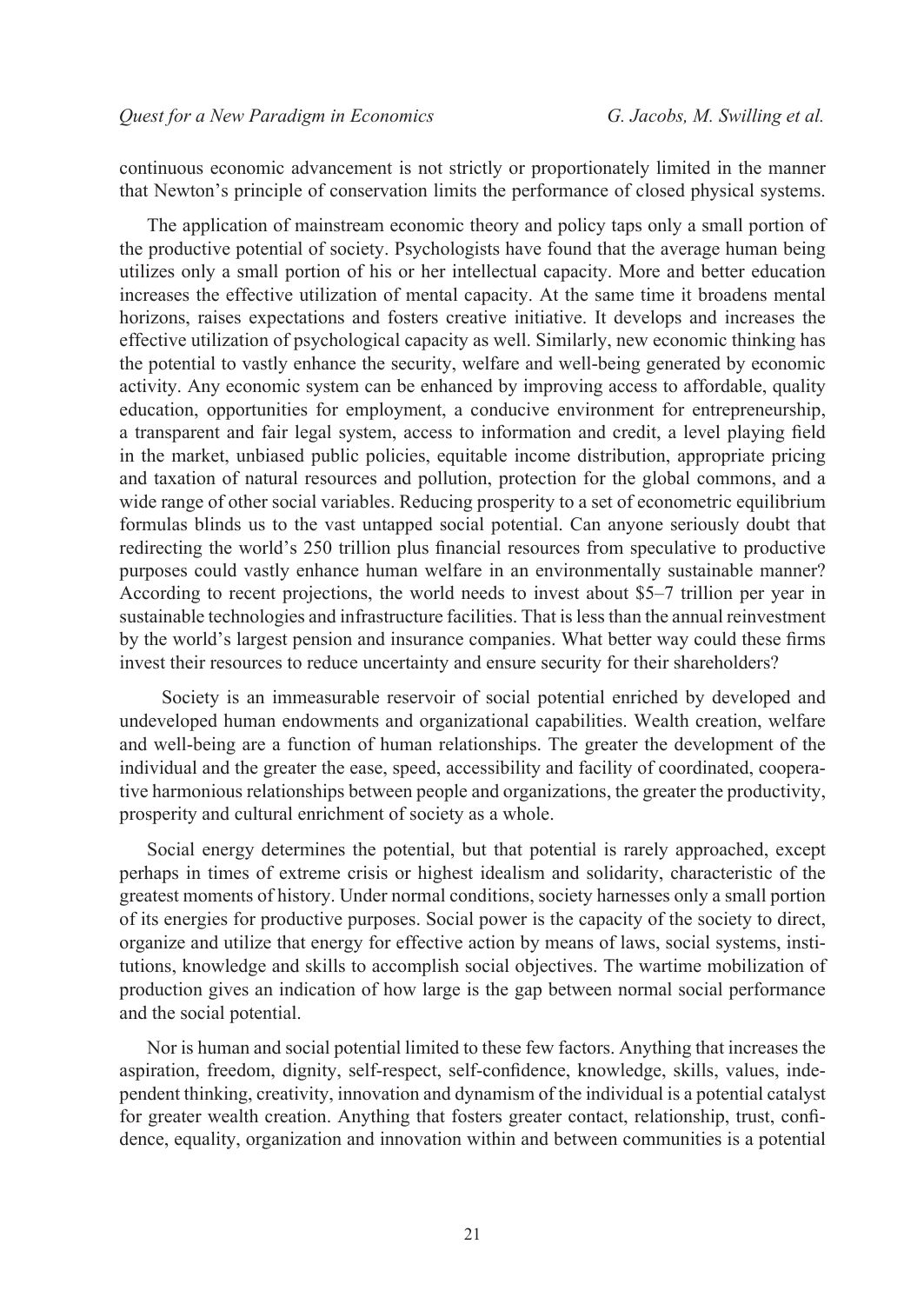catalyst for greater wealth creation. At a time when 'buyer beware' was the dominant motto in business, more than a century ago Sears introduced its famed 'satisfaction guaranteed or your money back' as a means to win the trust of suspicious rural mail order customers. Within a decade it grew to become the largest retailer in the world, a position it retained for more than seven decades. Amazon is repeating that feat today by creating a global system that maximizes transparency, choice and confidence.

*"The objective of New Economic Theory (NET) is to formulate theoretical and practical knowledge required to maximize economic security, human welfare and individual well-being of all humanity in a manner consistent with universal human rights, cultural diversity and civilizational values."*

Today global society possesses unprecedented and ever-expanding power in innumerable forms. But the results generated by that power depend on the actual way in which that power is exercised and distributed in society. The wider the distribution of power, the greater the total power generated and the greater the overall social benefits. Monarchs and autocrats possess greater individual authority than elected officers in modern democracies, but the overall power for accomplishment of the societies they govern is severely limited, because they harness only a miniscule portion of the energy and initiative from their members. Democracy distributes political power widely, so the power of any individual is limited, but the total capacity of the society is very much greater. The same principle applies to the concentration and distribution of economic power. *Extreme concentration of wealth, whether by legal or illegal means, imparts enormous power to a few individuals, but substantially abridges the overall power of the society.*

It is no longer acceptable for economics to ignore the issue of social power which underlies the entire workings of the economic system. Until recently the distribution of power has been regarded by most economists as an issue for study by political scientists and sociologists. The exclusion of power from economic discourse was largely the effort of positivists to insulate mainstream economic thought from contamination by Marxist analysis. This was achieved by strengthening the intellectual boundaries between economics as understood in the capitalistic world and distancing economic analysis from the influence of power processes. Popper's trenchant attack on the non-scientific nature of Marxist thought further aided the narrowing of economics to meet the requirements of scientific rigor. The recent work of economists such as Thomas Piketty on economic inequality, growing awareness of the inextricable relationship between politics and economics, highly visible attention to the influence of money and corporations on elections and public procurement, the legal and political basis for the expanding definition of intellectual property rights, and the impact of regulatory capture on public policy and markets in fields such as finance, energy and pharmaceuticals necessitates restoring the issue of social power to a central place in economic theory.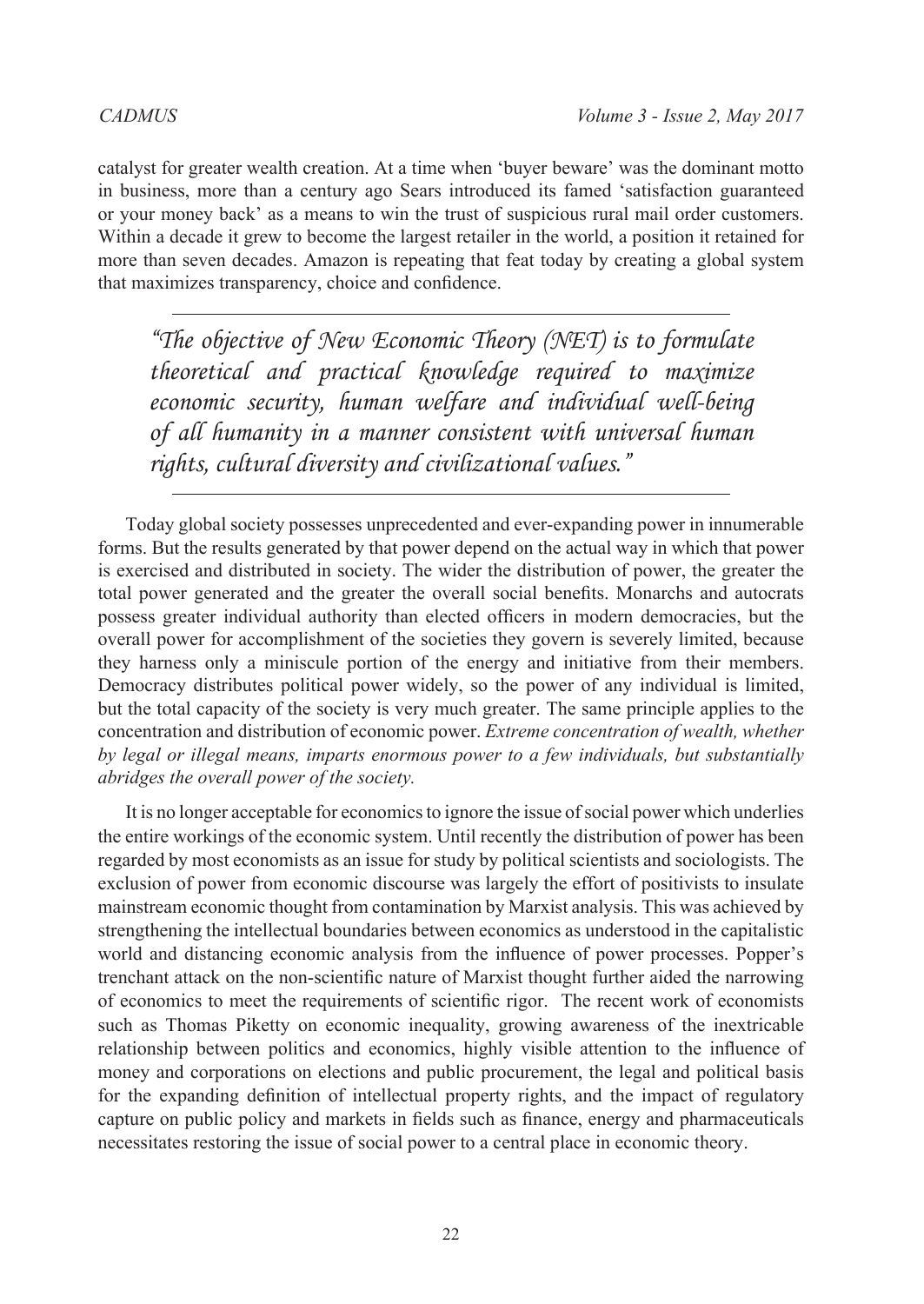# *1.5. Restoring the Subjective Dimension*

Modern economies are conscious living systems increasingly fueled by human and social resources that are not subject to inherent material limits. Material resources are consumed in the process of utilization. Non-material resources such as information, knowledge, technology, skill and organization multiply in the very process of being utilized. Human capital and social capital grow in quality, utility and value through usage and experience.

Imitating the  $19<sup>th</sup>$  century preoccupation of the natural sciences with the objective study of external reality, Economics tends to neglect the subjective dimension of reality which plays such a central role in human life. During the  $20<sup>th</sup>$  century physicists and biologists largely abandoned this view, but it still remains the guiding philosophy of Economics even today. The argument that subjective factors are too difficult to measure is increasingly challenged by the development of alternative measures and justifies much more serious efforts by mainstream economists to evolve new methods, rather than ignore this essential dimension of reality.

New paradigm thinking in the social sciences can no longer deny the central importance of the subjective dimension of reality nor seek to reduce it to its chemical and nervous physiological constituents. Every great leader knows the enormous importance of subjective factors in human accomplishment, which Tolstoy referred to as the intangible but very powerful 'spirit of the army'. Every great political leader knows that the faith, confidence and determination of a nation's people are a more powerful force for victory than a huge army and modern weaponry, as Washington, Napoleon, Churchill and Gandhi demonstrated by their astonishing achievements against impossible military odds. Every great business leader knows that aspiration, confidence and determination are more important determinants of business success than a company's balance sheet, as Lee Iacocca demonstrated so dramatically by bringing back Chrysler from the brink of bankruptcy in the early 1980s. Every thoughtful student of economics knows the same thing, as US President Roosevelt demonstrated in 1933 when he stopped America's greatest banking crisis by appealing to the American people to redeposit their hard-earned life savings to save a fast-failing financial system.<sup>[11](#page-34-8)</sup> The rapid rise of East Asia after the Second World War, Japan's failure to recover peak economic performance after the asset bubble burst in 1988, and Korea's rapid recovery after the 1998 East Asian Crisis are only explicable when subjective factors of national aspiration are taken into account. Economic theory that does not fully recognize and reflect the central role of subjective factors in economic performance is a relic of  $18<sup>th</sup>$  century materialistic, mechanistic thinking in an age when the human being is the single most important driver of a more equitable and sustainable future.

#### *1.6. Value-Based Science*

The natural and social sciences differ in another significant respect. The quest of natural science is to discover the immutable natural laws governing the world around us. The role of the natural scientist is as impartial, objective observer free from value judgements. In contrast, the notion of immutable Newtonian laws of nature has no place in the social sciences.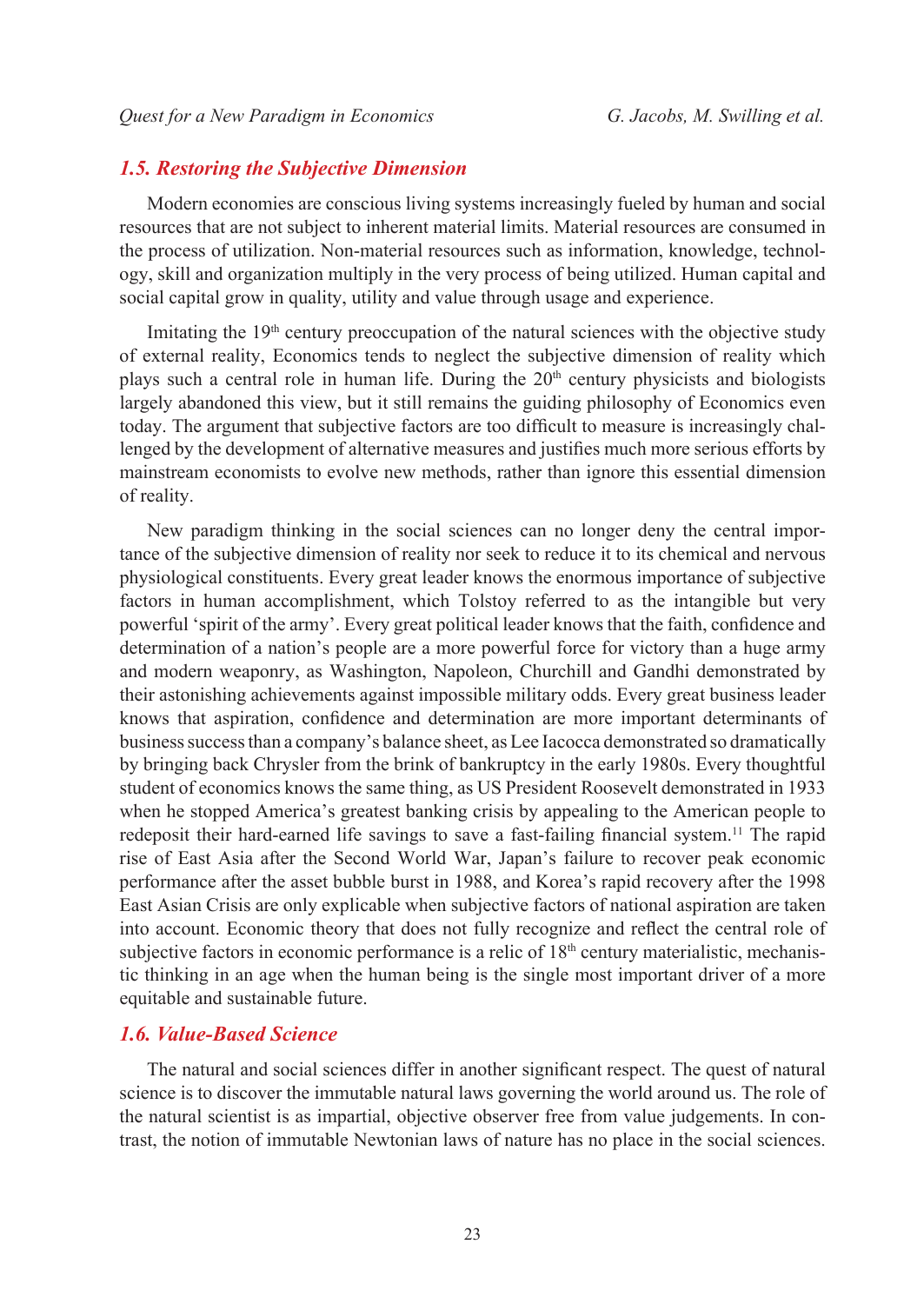The social sciences study the world and behavior of conscious human beings, whose habits and propensities are goal-oriented and at least partially subject to conscious choice. They change over time, undergo voluntary modification and conscious evolution. And yet, the most tenacious commitment to this idea today persists in the social sciences.

All scientific inquiry begins with a study of phenomena as they exist to understand their characteristics, structures and the processes by which they function. Yet this quest is informed by the values, mindsets and contexts of the scientists themselves—from their gender, to race, educational background and location in the world. A fundamental challenge in the social sciences is to discover the social processes by which people meet needs, fulfill aspirations and achieve goals. Impartial knowledge of what pertains is not sufficient. It must necessarily be examined in the light of the values and goals humanity seeks to realize.

Of all the social sciences, Economics has been most strongly influenced by the philosophy of positivism and the influence of Hume, who insisted that science would not retain its credibility if it confused the study of phenomena as they are with the study of what we think they should become. Hume's distinction was powerful: if economics were contaminated with the discourse on values, it could not qualify as science. In order to strengthen the scientific boundaries of the discipline, economics became partly an empirical science and partly a logical science influenced by applied mathematics. In doing so, it was compelled to adopt overly simplified and, in some cases, mythical assumptions and generalizations that lent themselves to quantitative analysis. Over time the distinction between premises and reality has become increasingly obscure, resulting in the illusion that the models actually represent the real world, an error akin to assuming that in vitro laboratory experiments on chemicals and microorganisms are a reliable proxy for human clinical trials in pharmacology.

Philosopher of science Karl Popper cautioned against *misguided naturalism* in the social sciences*.* He argued that practical impact, not just theoretical understanding, must be considered primary in the social sciences. He emphasized the ethical dimension of social sciences—and called on scientists to accept moral responsibility for social outcomes. It is noteworthy that Adam Smith regarded himself as a moral philosopher, not an economist. Smith was looking for ways to enhance human welfare, not seeking to formulate universal laws of economy true for all nations, all times and all people. While many social scientists have heeded Popper's caution, mainstream economic thinking still attempts to position itself as objective, value-free science while its basic premises are founded on implicit values which are rarely discussed[.12](#page-34-9)

Economics needs to become value-conscious. It needs to make explicit the goals, values and premises on which its knowledge is based. The objective of New Economic Theory (NET) is to formulate theoretical and practical knowledge required to maximize economic security, human welfare and individual well-being of all humanity in a manner consistent with universal human rights, cultural diversity and civilizational values and what it will mean to live in harmony with nature. Economic security ensures minimum material needs. Human welfare encompasses a wider range of material and social needs related to safety, health, education, social security. Individual well-being encompasses higher level social,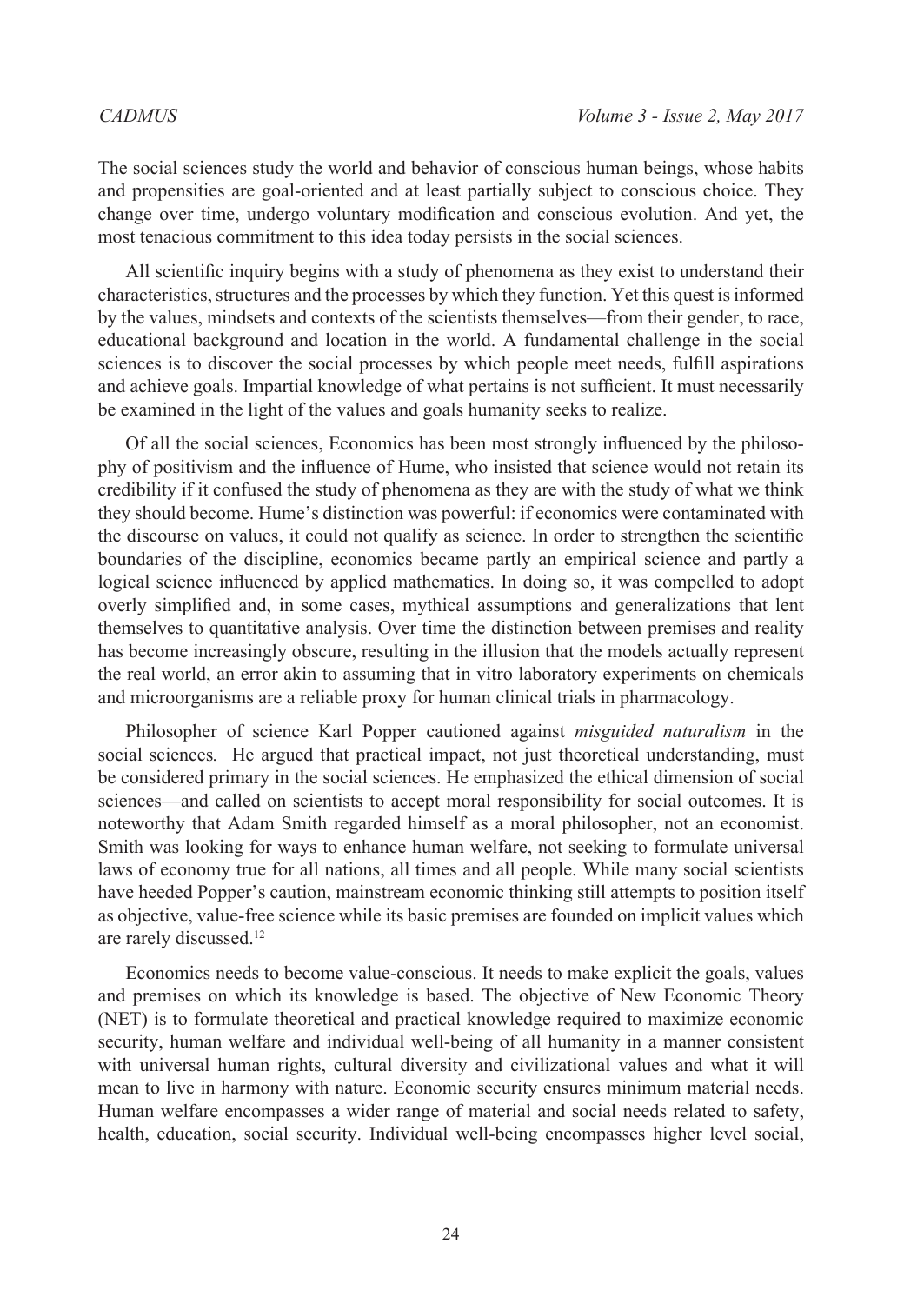cultural, psychological and spiritual aspirations for freedom of choice, respect, free association, enjoyment, creative self-expression, individual development and self-realization. And sustainability means achieving this in ways that restore the natural systems on which we depend. The objective of economics is not production for its own sake or economic growth for growth's sake. The goal is not to discover immutable, universal, natural laws of economy based on any existing precedent, model or theory, but to identify the laws and first principles of a social system suitable for promoting global human welfare and well-being.

# **2. Limitations of Mainstream Economics**

The objective of this paper is not a critique of mainstream economic thinking but rather a call to evolve new theory that transcends its limitations. There have been innumerable critiques in recent years identifying the limitations, errors, omissions, flawed logic, inconsistencies and contradictions in prevailing mainstream economic theory[.13](#page-34-10) Useful modifications have also been incorporated reflecting insights from sociology, psychology and ecology, but they do not question the core assumptions of mainstream economics.

The following is a partial summary of major problems, limitations and failures of mainstream economic theory:

- It fails to achieve vital social goals—access to essential needs, full employment, equitable income distribution, economic security and welfare for all, true freedom of choice, social justice, social stability and harmony.
- It regards growth as synonymous with rising levels of human welfare when it may actually be the very opposite.
- In an effort to simulate the scientific rigor founded in the natural sciences, it has adopted theoretical and methodological assumptions and overly simplified generalizations that do not conform to the way economies actually work, resulting in a radical gulf between theory and practice. Highly questionable assumptions and models about the functioning and neutrality of markets, rational choice, marginal costs and benefits, equal access to information, additive individual utility functions and profit-maximization are a few well-known examples[.14](#page-34-11),[15,](#page-34-12)[16](#page-34-13)[,17](#page-34-14) In an open letter to the *New York Times*, Paul Krugman has cautioned against mistaking the beauty of mathematical equations for truth.<sup>[18](#page-34-15)</sup>
- It regards society and the environment as externalities rather than as indispensable agents in every productive process[.19](#page-34-16) It operates based on a false accounting system that both omits and misrepresents vital information regarding the social and environmental consequences of economic activity, including the economic and social costs of environmental degradation and the true replacement cost of non-renewable resources.
- It regards economic price as a proxy for the real value of transactions to human beings and human welfare.
- It is a-social in the sense that it ignores the existence of society and social processes, neglects the central role of cooperation and trust, and considers fair and just allocation and distribution as non-economic issues.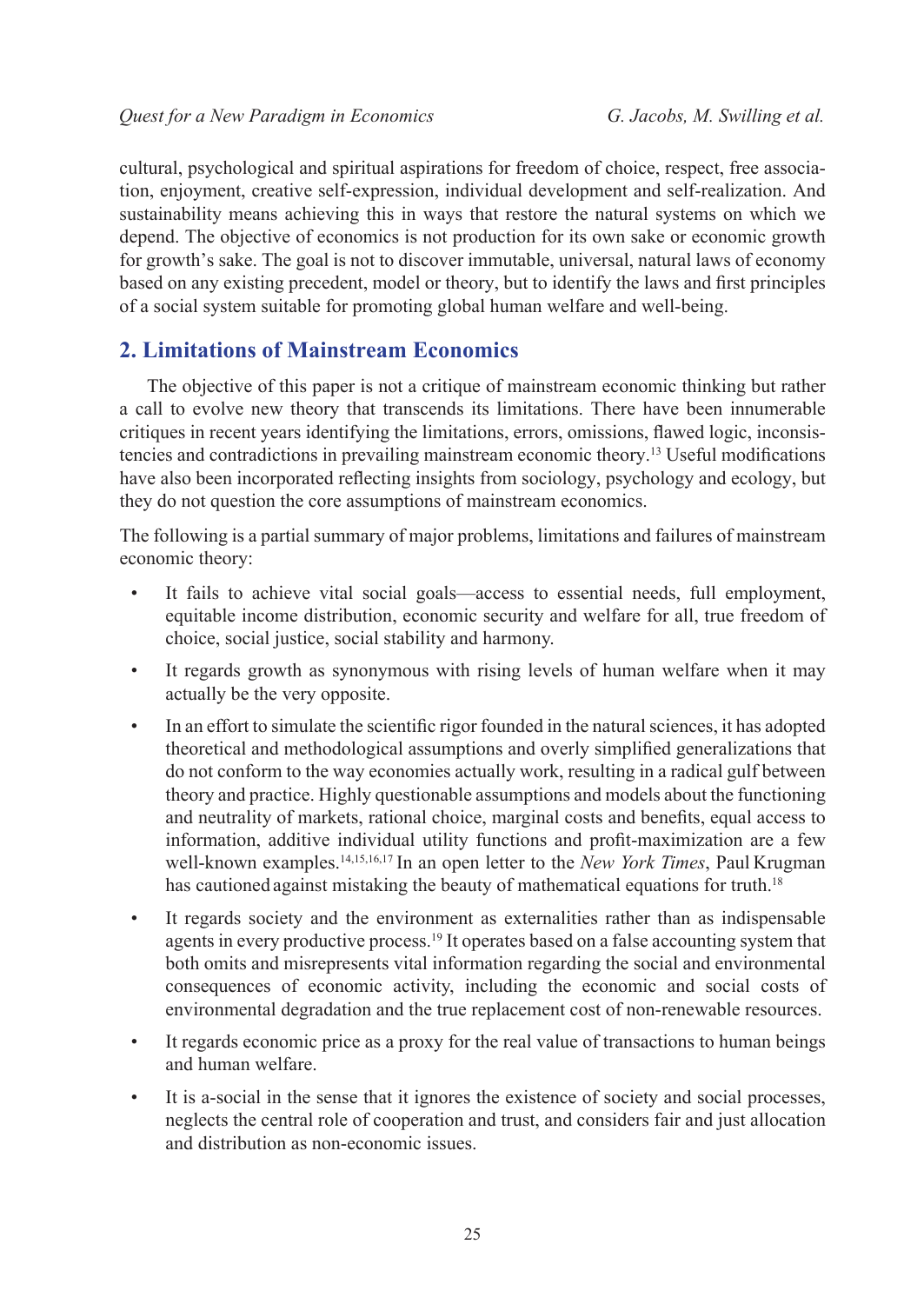- It is based on static equilibrium models that are inadequate to describe and explain recurrent patterns of instability, frequent crisis and rapidly evolving social processes that characterize economic systems.
- It is so fixated on monetary values that the physical world becomes invisible and is neglected. Everything becomes substitutable, absolute scarcities do not exist, and the physical world has no impact on the economy. It is based on the implicit assumption of freely available resources and sinks for material and energy that are in conflict with the existence of biophysical constraints. As a result, it is unable to address the issue of biophysical constraints and reconcile the apparent conflict between economic growth and sustainability[.20](#page-34-17)
- It fails to reflect the real impact of transactions on society and on the environment, such as the social costs of unemployment, pollution and climate change.
- $\bullet$  It is still modeled on 19<sup>th</sup> century concepts applicable to local and national economies during the Industrial Revolution, disregarding fundamental changes in the principles governing the modern service economy.
- It is founded on invalid premises regarding the rationality of human decision-making that are in direct contradiction to psychological research and historical evidence.
- It is based on naïve assumptions regarding the relationship between the financial and the real economy which have resulted in a reckless, destabilizing and dangerous expansion of speculative financial markets based on tools aptly described by Warren Buffet as 'weapons of financial mass destruction'.
- It fails to properly account for the role of credit and private debt in the economy.<sup>[21](#page-34-18)</sup>
- It is based on a narrow economic concept of efficiency that ignores the social implications and social costs of profit maximization. The efficiency of firms achieved by replacement of workers with machines is not synonymous with the efficiency of society that is faced with rising levels of unemployment, welfare costs, crime and violence.

# *2.1. Theoretical Problems*

These shortcomings are the result of mental and social constructions, implicit assumptions and values which need to be consciously recognized and subject to examination, e.g. the assumption that pricing of resources at the cost of extraction reflects their real value to society or that extending intellectual property rights promotes social justice. These shortcomings arise as a result of more fundamental theoretical limitations:

• *Disciplinary Reductionism:* Economics shares shortcomings common to other disciplines in the social sciences. They are all the product of the attempt to reconstruct the unity of social life by the mechanical assemblage of independent concepts, factors, forces and components which in reality constitute an inseparable unity. Efforts to isolate and insulate the functioning of economic factors from political, legal, technological, social, psychological, cultural and ecological factors are an artificial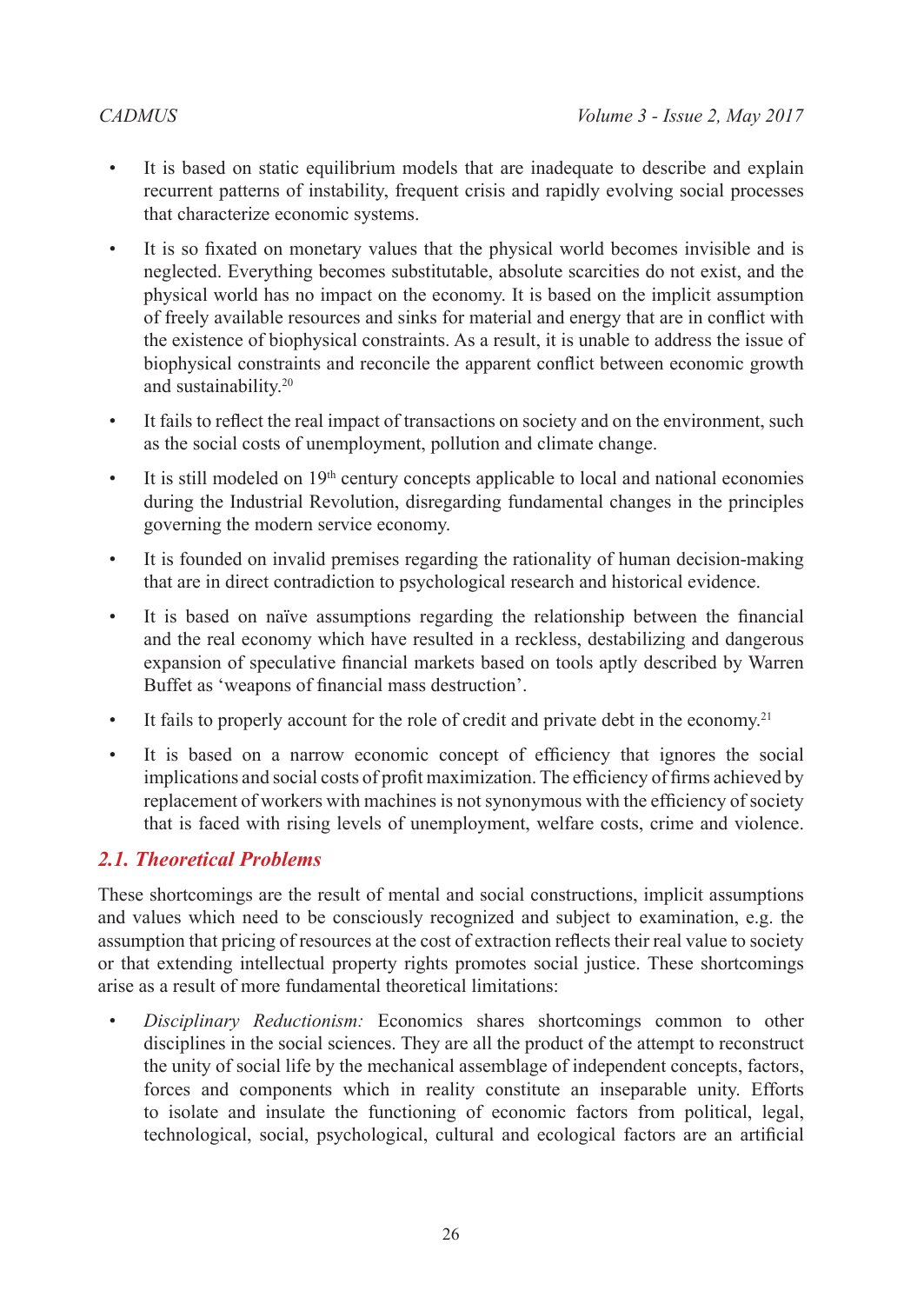abstraction intended to reduce real-world complexity into terms that lend themselves to mathematical modeling. This disciplinary reductionism destroys essential knowledge and obscures underlying assumptions and premises on which prevalent theories are based. More importantly, it diverts attention and discussion away from critical factors that influence economic outcomes.

- *Mathematics:* In an effort to achieve the characteristics of a mathematical science, it resorts to inappropriate use of mathematics and statistical analysis, requiring that almost all types of economics be based on models and produce mathematical proofs in order to be taken seriously. The effort to reduce the rich variability and complexity of social reality into linear equations and relations, simple calculus and central limit theorems leads to conclusions that are logically coherent but most often widely divergent from the underlying social reality they seek to model. There is not a meaningful mathematical solution for all economic problems. Insistence on mathematical rendering as the default mode of expression distorts the selection of subjects for study, leads to the omission of important qualitative factors, and severely hampers the overall progress in economics.
- *Regulation:* Faith in the wisdom of self-regulated markets is a misapplication of principles from the natural sciences. Markets are not self-regulating mechanisms that optimally utilize all available factors of production to achieve full employment and price stability. Today's youth unemployment levels ranging from 25-50% or more are only one of the most conspicuous exceptions. Unregulated markets are neither free, nor fair, nor socially efficient. Left to themselves they tend toward disequilibrium, which is why institutions matter. Disequilibrium takes the form of recurrent systemic crises and systemic instability, which should be regarded as patterns of central concern for analysis in economic theory.
- *Globalization:* Economic theory founded on the primacy of national level markets and policies is inadequate to comprehend economic functioning in an increasingly interconnected and globalized economy. Thus, employment is still modeled at the national level in an age when international and global influences are of growing importance. For example, a truly global framework would necessarily take into account the net impact on global job creation and environmental pollution of shifting production to locations in other countries. The traditional nation-based perspective of employment fails to take into account the enormous positive impact of global economic growth on job creation, because many of those jobs are created in other countries. Jobless growth is a misnomer. When the impact of domestic growth on total employment is taken into account, the most economically advanced countries are actually running a net negative unemployment that is not immediately apparent, because we focus only on jobs created in the domestic economy. High income countries are net job exporters. These jobs, in turn, spur a rise in incomes, soaring levels of consumer demand and demand for more sophisticated technologies produced elsewhere. Thus, the generation of jobs in other countries is a powerful engine for both continuous expansion of the global economy as well as for continuous global job growth. The phenomenon of job exports helps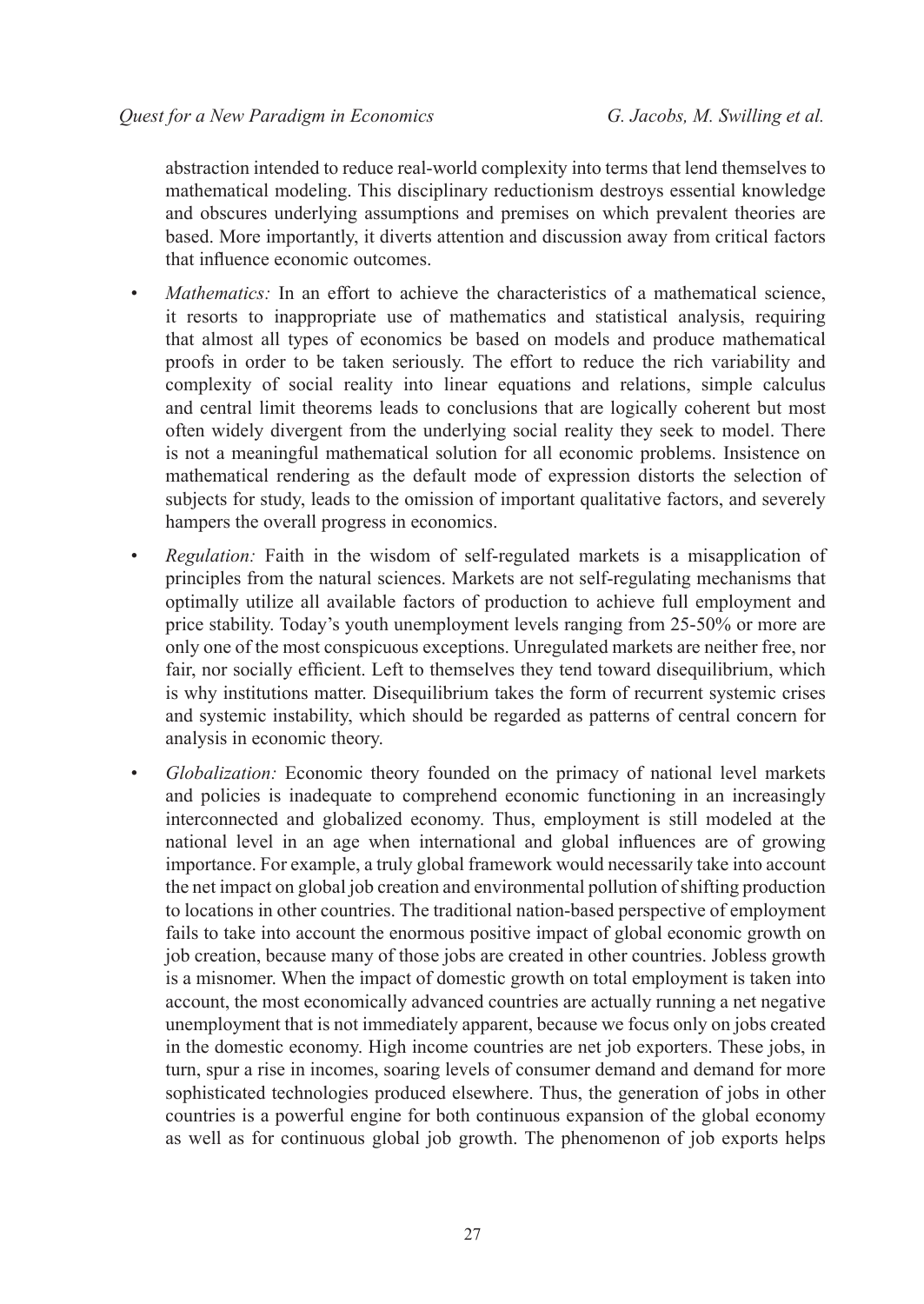explain the remarkable fact that total global employment has more than kept pace with population growth and technological development during the past six decades.<sup>[22](#page-34-19)</sup>

- *Social Power:* The mechanistic view of economic systems as a function of inputs and outputs ignores the immense importance of social factors that determine the exercise of power in society, access to resources and the distribution of economic benefits. One example is how social factors impact on economic outcomes, the extension of copyright and patent rights beyond the level needed to encourage innovation results in higher prices to consumers and higher entry barriers for competitors.
- *Evolution:* Rapid evolution is taking place simultaneously in fields such as science, technology, education, organization, law, governance, public awareness, social aspirations and social power. *Economy and society are continuously evolving*, so that static (non-evolutionary) concepts, theories and models based on the industrial economy are of decreasing relevance and utility in a knowledge-based service economy dominated by the financial sector.
- *Concept of Value:* Market prices are not objective, universal measures of value that lead to an optimal allocation of resources. The market accords equal value to life-saving and life-destroying activities, the essential and the trivial, the legal and the criminal, to \$100,000 in food grains and \$100,000 for a movie actress' dress. Market-determined wage rates do not reflect workers' productivity or generate an equitable distribution of income. Moreover, current theory regards all monetary values as positive, whereas a great many economic activities either result from or contribute to the generation of negative value-added (deducted value), as in the case of the destruction arising from war, industrial pollution and environmental degradation, rising rates of drug use and crime and higher healthcare costs due to chronic unemployment, etc.<sup>23</sup>
- *Rational Markets:* The premise that markets are rational is itself irrational. The recent collapse of global oil prices, the 2008 subprime mortgage crisis and the tripling of prices on NASDAQ before the dot com bubble burst in 2000 are glaring instances.\*
- *Profit-Maximization:* Short-term profit-maximization by enterprises to create value for executives and shareholders is often at the expense of customers, employees, public welfare and the long-term viability of the firm itself. Profit maximization by financial institutions with depositors' money in the previous decade nearly bankrupted the US financial system and precipitated a global crisis.
- *Measurement of Growth and Human Welfare:* A change in economic measurement is essential in order to escape from the blind logic of insufficient concepts. The performance of the economy cannot be realistically assessed by measuring the rate of change of a few macroeconomic variables. All types of growth are not of equal value. Some types are actually negative in terms of their impact on society and human welfare. Rising incomes of the super-rich, growth resulting from war or a Fukushimatype industrial accident, growth in consumption of alcohol and antidepressants, growth

<sup>\*</sup> According to Adair Turner NASDAQ rose from 1500 to around '4500 or 5000' before falling back to 1500 after the bust.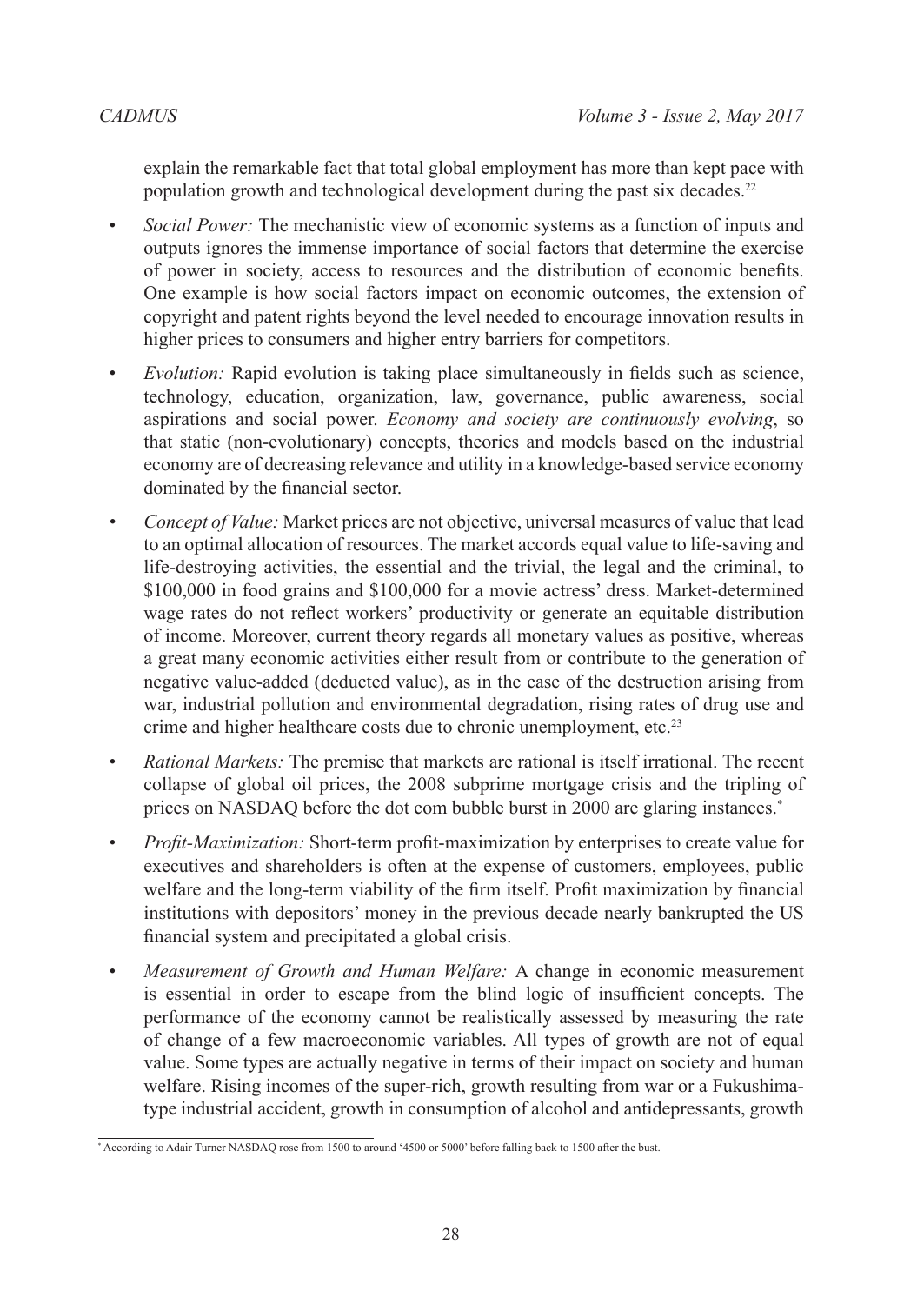resulting from an upward spiraling of oil or speculative real estate prices, growth in public expenditure due to an increase in criminal prosecutions or rising levels of incarceration in prisons are not of equal economic, social or human value to growth that raises the poorest above the poverty line, growth in public or private investment in education and public health, growth in the construction of new homes and public facilities, or growth in the building of new factories to produce goods and create jobs that improve the quality of human life.

- *Non-Monetarized Sector:* Human welfare is a result of activities that take place in the monetarized sector by exchange of money and the non-monetarized sector. A great many of the most valuable sources of human welfare and well-being, especially those undertaken by families and communities in what is referred to as the core sphere, do not involve exchange of money. So too, many of the greatest threats to welfare and wellbeing, especially those undertaken by families and communities in what is referred to as the core sphere, are not accounted for in monetary terms. Moreover, the line between these sectors is constantly changing and is impacted by public policies.
- *Disconnecting economy from ecology:* Economics as the discipline of the industrial revolution emerged when there was no evidence that natural resources were finite and that the atmosphere could be altered by human activity. This is why economics has taken nature for granted, assuming that resources are unlimited and natural systems could absorb unlimited amounts of pollution. Once economies are recognized as embedded within ecologies that are themselves being degraded, then it will become necessary to accept that it will be impossible to improve well-being for all in more equitable economies if the costs of resource depletion and environmental degradation keep rising. Restoring the future may well become a driver of innovation and economic development—this is certainly true for the renewable energy revolution, with investments in renewables since 2009 greater every year than those in fossil fuels.
- *Ignoring space:* People live in particular spaces, from large cities to small towns and rural areas. Economic relationships and connections to natural systems are shaped by the way these spaces are configured. Sprawling American cities cost more per individual to keep going, which means they require more finance and resources. European cities are more efficient and equitable. Developing cities are largely divided between a small informal and a large formal sector. Economics has tended to ignore space, and yet has assumed that the large bulk of economic production and consumption in modern economies takes place in cities. Urbanization and industrialization have been seen as the indicators of modernization. However, cities can be designed appropriately or not: they can be inclusive or exclusive, more or less equitable, more or less sustainable, more or less safe, more or less functional for the right kinds of productive activities as opposed to property speculation.

Mainstream Economics consists of a few main theories supported by a patchwork of concepts, theorems and models lacking the common foundation, consistency and integration that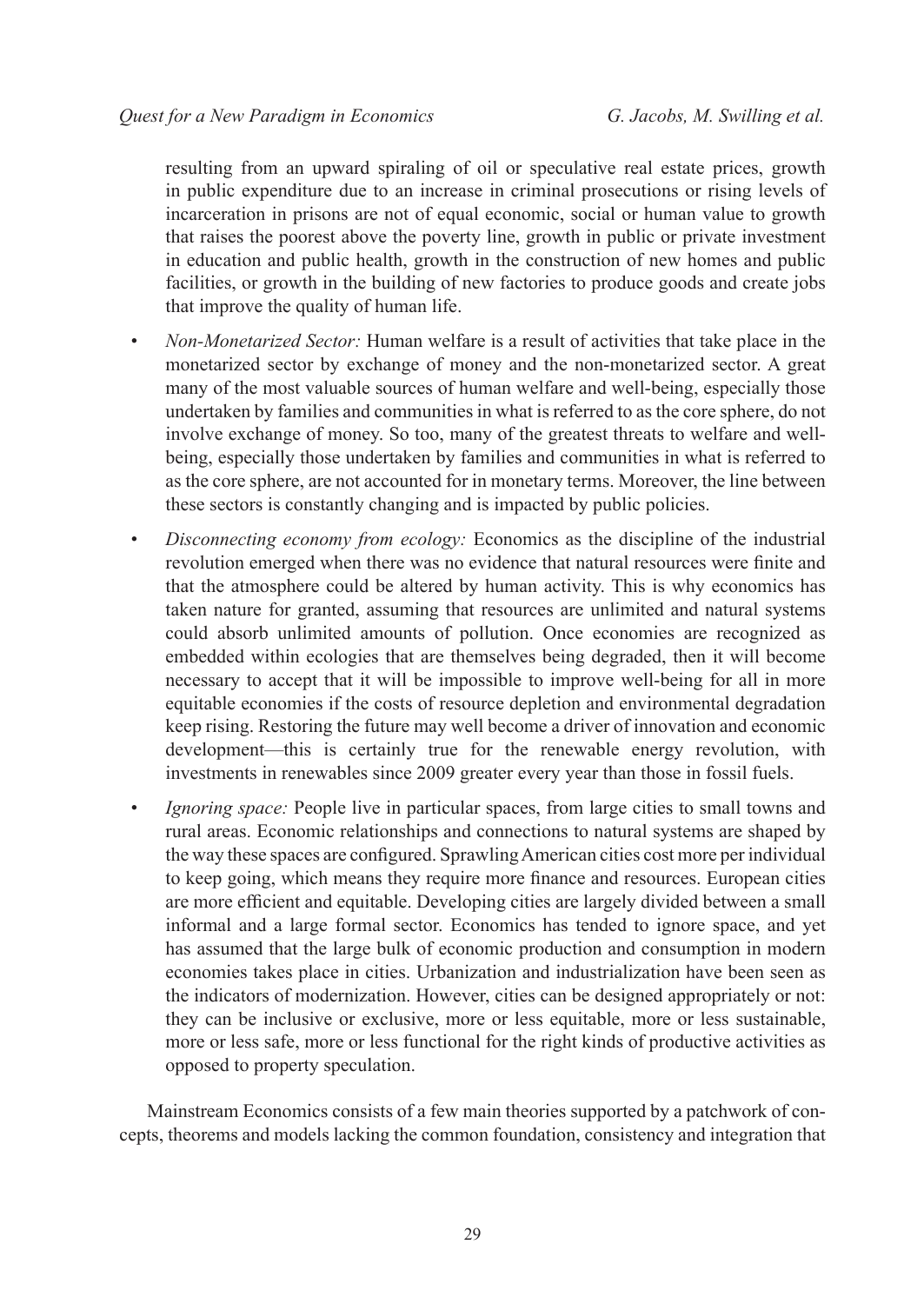characterize knowledge in the natural sciences. However useful elements of the patchwork may be for shedding light on specific issues and fields of activity, they do not constitute in whole or in part a coherent theory of wealth creation, welfare and well-being. Moreover, they fail to address wider and more fundamental issues that need to be considered in order to place new economic theory on a sound basis.

One response to the inadequacy of mainstream economic theory has been the recent proliferation of alternative theories loosely grouped under the heading "heterodox economics". This group includes development, ecological, evolutionary, post-Keynesian, post-Marxist and numerous other schools of economic thought.\* Each focuses attention on a dimension of economics that is neglected or misunderstood by mainstream theory. In spite of their legion numbers, mainstream theory entrenched in academic citadels continues to effectively drown out most dissenting viewpoints. This assemblage of alternative models and theories is an important development, but it is not sufficiently comprehensive to replace prevailing orthodoxy. We need theory that integrates complementary aspects of the truth, rather than ignoring or rejecting all dissent as superfluous. We need an integrated framework for the social sciences, similar to what we find in the natural sciences.

# **3. Objectives of New Economic Theory**

The call for new economic theory is based on the premise that the persistence of poverty together with rising levels of unemployment, inequality and ecological degradation reflect the limits of the present conceptual system, rather the practical limits of sustainable human development. A new paradigm in economic thinking is needed to make conscious and explicit the underlying concepts that limit humanity's ability to promote rapid advances in welfare and well-being for all human beings.

Economic theory shapes society by shaping understandings, policies, institutions, values, aspirations and beliefs about what is possible. It also provides implicit justification for the application and distribution of social power and the explicit economic arrangements used to support it. It is still difficult to conceive of what precisely should be the shape of new economic theory, but some of its essential characteristics can certainly be identified.

Economics should be explicitly goal-oriented and value-based. It must shed the poise of ivory-tower scientific objectivity and accept responsibility for the wider social and political consequences of economic activity. The only legitimate goal of economic theory is to maximize the welfare and well-being of all human beings. The validity of theory should be judged based on its efficacy in achieving these goals. It should be based on recognition of the true value of human beings as the most precious and perishable of all resources and the source of all creativity and innovation. It should be founded on a global ethic that seeks to maximize the development of human capacities both for their contribution to human welfare and to our sense of fulfilment as productive human beings.

<sup>\*</sup> Joanilio Rodolpho Teixeira, et al., presentation on "Foundations of Economics as a Science: Hetherodox View And Critical Approach" at XIII International Colloquium, organized by Centre for African, Asian and Latin American Studies (CEsA), Research in Social Sciences and Management (CSG) and Lisbon School of Economics and Management (ISEG) of the University of Lisbon, May 11-13, 2016.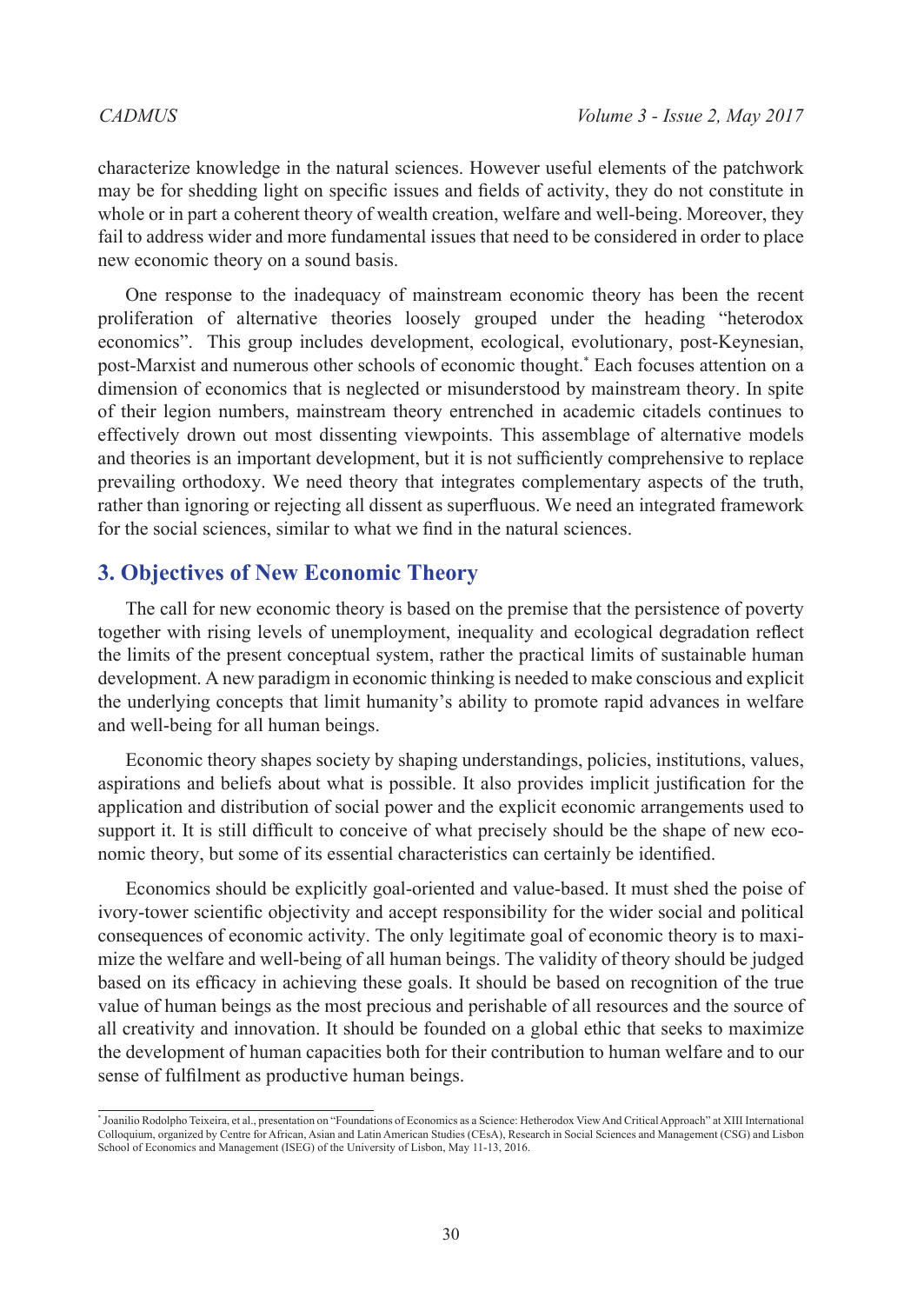The objective of economic activity should be sustainable security, welfare and well-being of all human beings, not merely growth and not merely prosperity for a minority of people or some countries.

- NET must include the generation of wealth as a stock which empowers and provides security, welfare as a flow, and well-being as a status which depends on the interaction between intrinsic and extrinsic factors.
- Human welfare and well-being are products of the whole society, of which security, governance, economy, and culture are inseparable parts. They are the product of both monetarized and non-monetarized activities. They are also closely related to the distribution of social power. Social power widely distributed is prosperity. Social power is the distribution system for prosperity.
- All human activity takes place within an environment which includes the action and interaction of physical, social, mental and cultural factors and this environment undergoes a continuous process of evolution. Therefore, the theory must take into account the impact, characteristics and evolution of the environment.

# **4. Axiological Foundations of NET**

NET needs to replace the implicit values of current theory, which often favor specific classes and activities in the guise of freedom and impartiality, with explicit affirmation of values that promote the equitable development of all human beings. Among these, the implicit power exercised by money over public policies and the distribution of benefits in democratic society needs to be fully exposed. *As freedom is a sacred value according to current democratic political theory, equality should be explicitly recognized as a sacred value by new economic theory. The institution of democracy has been conceived as a means to promote individual freedom, though in practice it too often sacrifices real freedom to the tyranny of a majority, an electoral minority or a plutocratic elite. NET should provide the theoretical framework and environmental policies needed to make markets effective instruments for achieving real social equality. Political economy needs to be restored to its rightful position as the arbiter of economic outcomes.*

Values express intention and commitment, but they are not merely utopian ideals or ethical principles. They represent the highest abstract mental formulations of life principles with immense power for practical accomplishment. They represent the quintessence of humanity's acquired wisdom regarding the necessary foundations for human survival, growth, development and evolution.

NET will need to examine the fundamental values on which economic thought is based. It will need to make explicit the values it consciously seeks to promote. It will also need to recognize the tensions and apparent contradictions between values and explain how they can be reconciled in practice.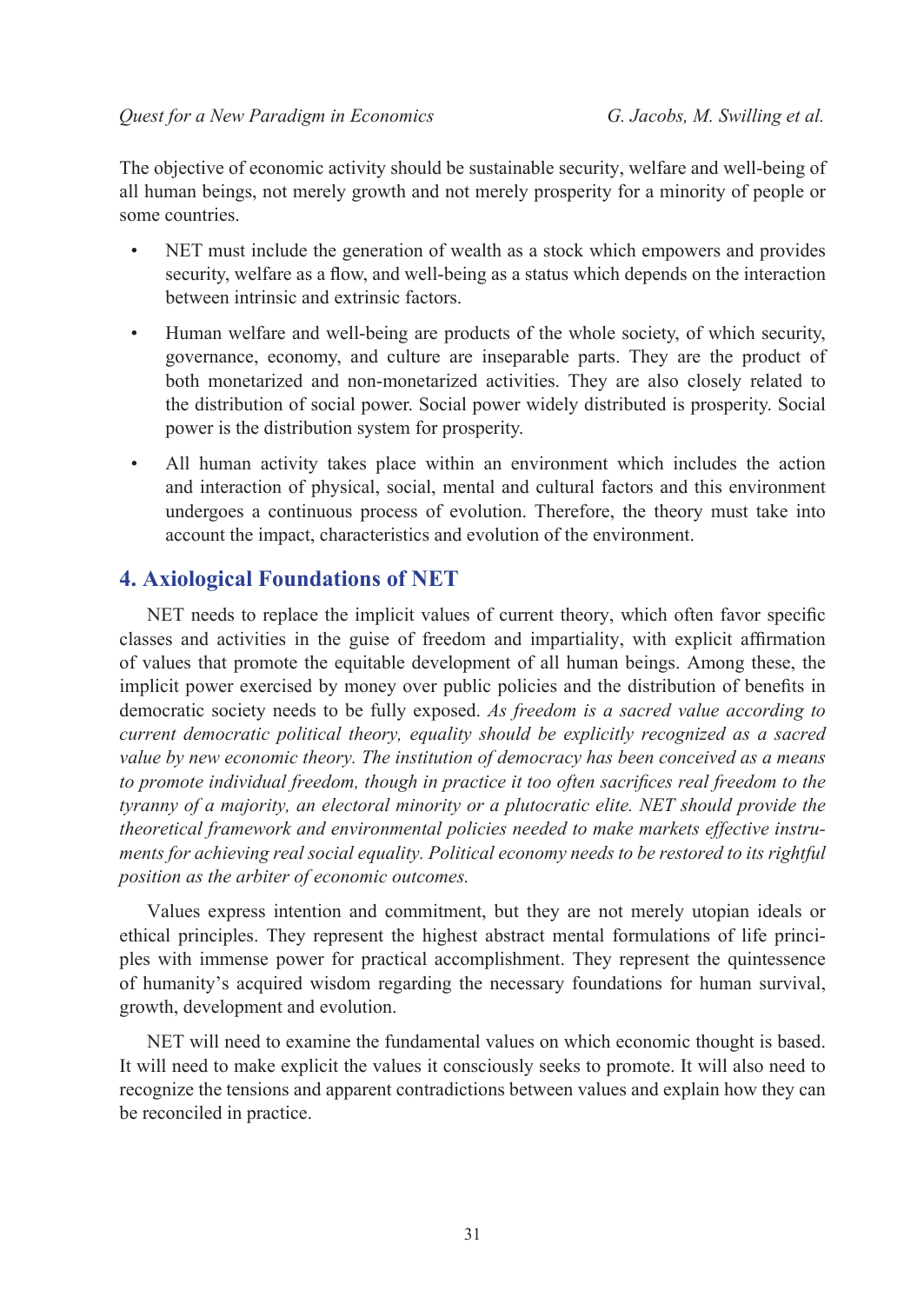NET should be based on universally recognized human values, including

- 1. Respect for Humanity the inestimable value and unlimited developmental potential of the human being. Human welfare and well-being are the central objective. The development of human capabilities, commonly referred to in economic jargon as Human Capital, is the most precious and indispensable resource for achieving it.
- 2. Freedom of choice maximum individual freedom for initiative and choice compatible with the welfare and well-being of the entire collective.
- 3. Economic rights the inherent right of every human being to economic security, welfare and well-being.
- 4. Equity & Fairness equal protection of rights and equal opportunity for all.
- 5. Inclusiveness economic security and welfare for all human beings.
- 6. Sustainability protection of the environment, restoring the natural systems we depend on, and ensuring the equal rights of future generations. The gradual emergence of a consensus among countries supporting the UN's value-laden SDGs signifies a growing acceptance of the essentiality of values in economics and other fields of social life, especially the value of sustainability.
- 7. Peace and social stability an economy that promotes peace, stability and social harmony.
- 8. Natural Rights Natural systems must be seen as benefitting all human and non-human beings in the continuous creative unfolding of evolution.
- 9. Social Rights So too, the past achievements of humanity belong to humanity as a whole and their benefits should accrue to all.

# **5. Epistemological Foundations of NET**

New economic theory requires a change in conception regarding the nature of the reality we seek to understand and appropriate ways of knowing it. NET must be founded on an epistemology that more fully encompasses and accurately reflects the full spectrum, multidimensional complexity, organic vitality, and evolutionary character of social reality.

# *5.1. Transdisciplinarity*

New theory should abandon the mechanistic, reductionist view of the economy as a machine and replace it with a conception of the economy as a complex, living, and continuously evolving social network of human relationships capable of endless development and enrichment. NET needs to be based on the premise that economy is an inseparable part of a greater whole that encompasses all fields of knowledge and social activity. The health and performance of each part depend on our knowledge and understanding of the principles and processes governing the performance of the whole social organism as well as the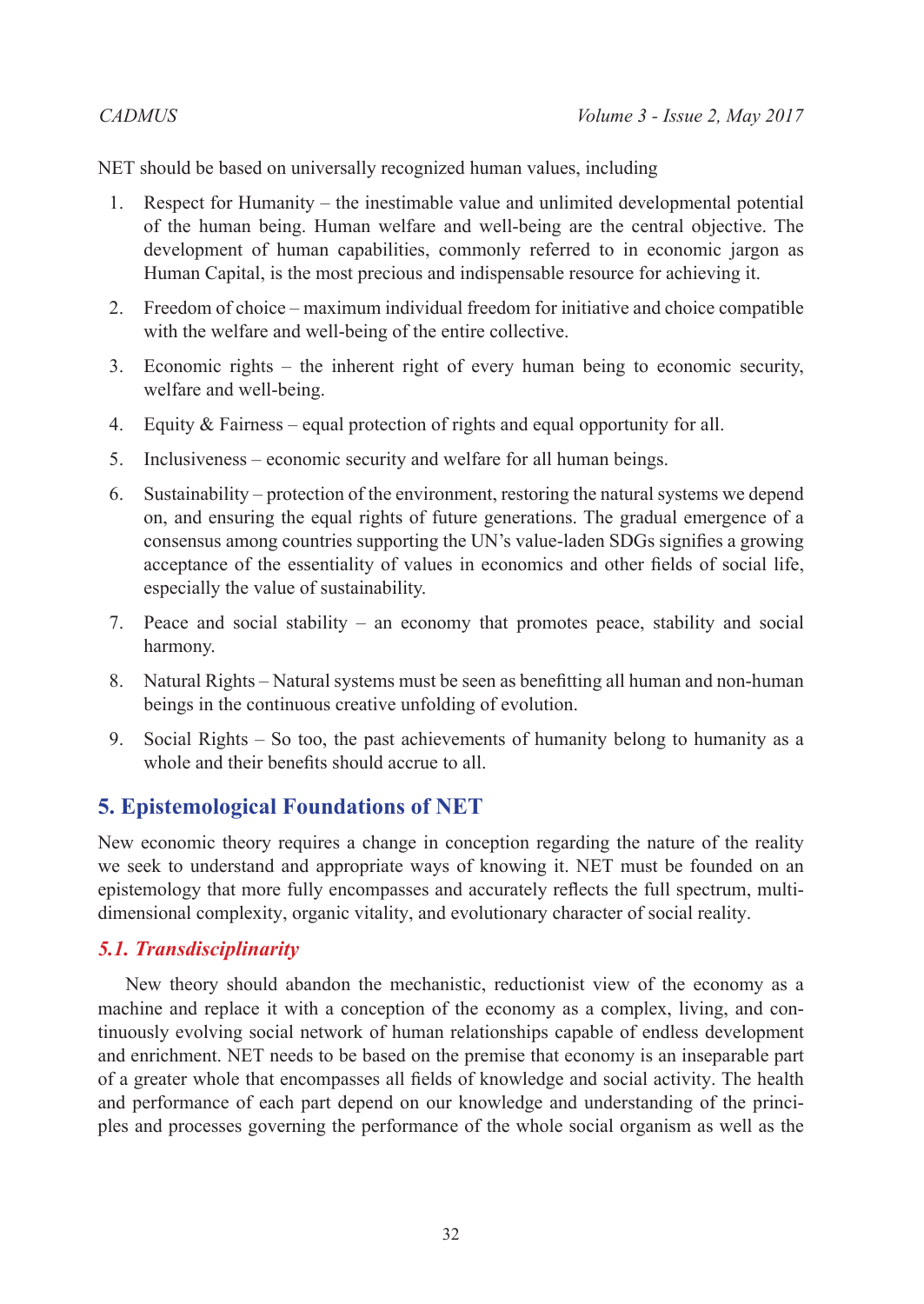interdependence of its parts. Economic theory and policy need to be founded on a knowledge of the principles and processes that guide and direct social awareness, aspirations and values; the release of social energies and initiative; the organization of social power that channels these energies; and the attitudes and skills which convert the organized energies into tangible benefits for society. Transdisciplinarity is a demanding form of knowledge integration that examines underlying social processes common to all fields as well as the capacity to reflect on reality from the perspectives of different stakeholders, generations and cultures, rather than a single, absolute, 'objective' standard[.24](#page-34-21)

# *5.2. Multidisciplinarity*

Great economic accomplishments have always been spurred by significant development of non-economic forces and factors. New theory must integrate economy with all other fields of social life. It must break down the arbitrary divisions that presently divide the social sciences and replace the concept of externalities with a growing awareness of the complex nexus of political, legal, commercial, organizational, technological, social, cultural, and psychological factors that determine economic performance and results. Rather than seeking to isolate and insulate economy from other social factors, NET needs to identify and make explicit all the factors which influence economic performance in order to identify the inherent weaknesses and limitations in political, legal, economic, educational and social policies that constrain the development of human welfare and well-being. The enabling and limiting conditions include geography and physical environment, peace and security, political and social freedom, stable democratic government, conducive and transparent legal framework and implementation, effective and dynamic public administration—rapid, transparent decision-making, public policies for ease of doing business, physical infrastructure for transport and communication, levels of education and training, social values and work ethic.

### *5.3. Complexity*

Society is a complex living organism in which all its component elements are interlinked, interdependent and integrated. Systems thinking has made important contributions to our understanding of complex systems and functioning by providing insights into the dynamics and patterns of interaction between innumerable nodes of activity. A reductionist scientific method is inappropriate for holistic analysis of evolutionary systems of which humanity is an integral part.<sup>25</sup> Complex problems and systems result from networks of multiple interacting causes that cannot be individually distinguished. They must be addressed as entire systems, rather than as piecemeal. They are such that small inputs may result in disproportionate effects. The problems they present cannot be solved once and for ever, but require to be systematically managed and typically any intervention merges into new problems as a result of the interventions dealing with them.<sup>26</sup> Insight into the behavior of complex systems has helped unravel the wide fluctuations and unpredictability that characterize the performance of financial and other markets. It has helped decode the network effects that lead to the concentration of power among the largest nodes in a network. It has also enhanced our understanding of the impact of economic activity on the environment. At the same time, caution is required to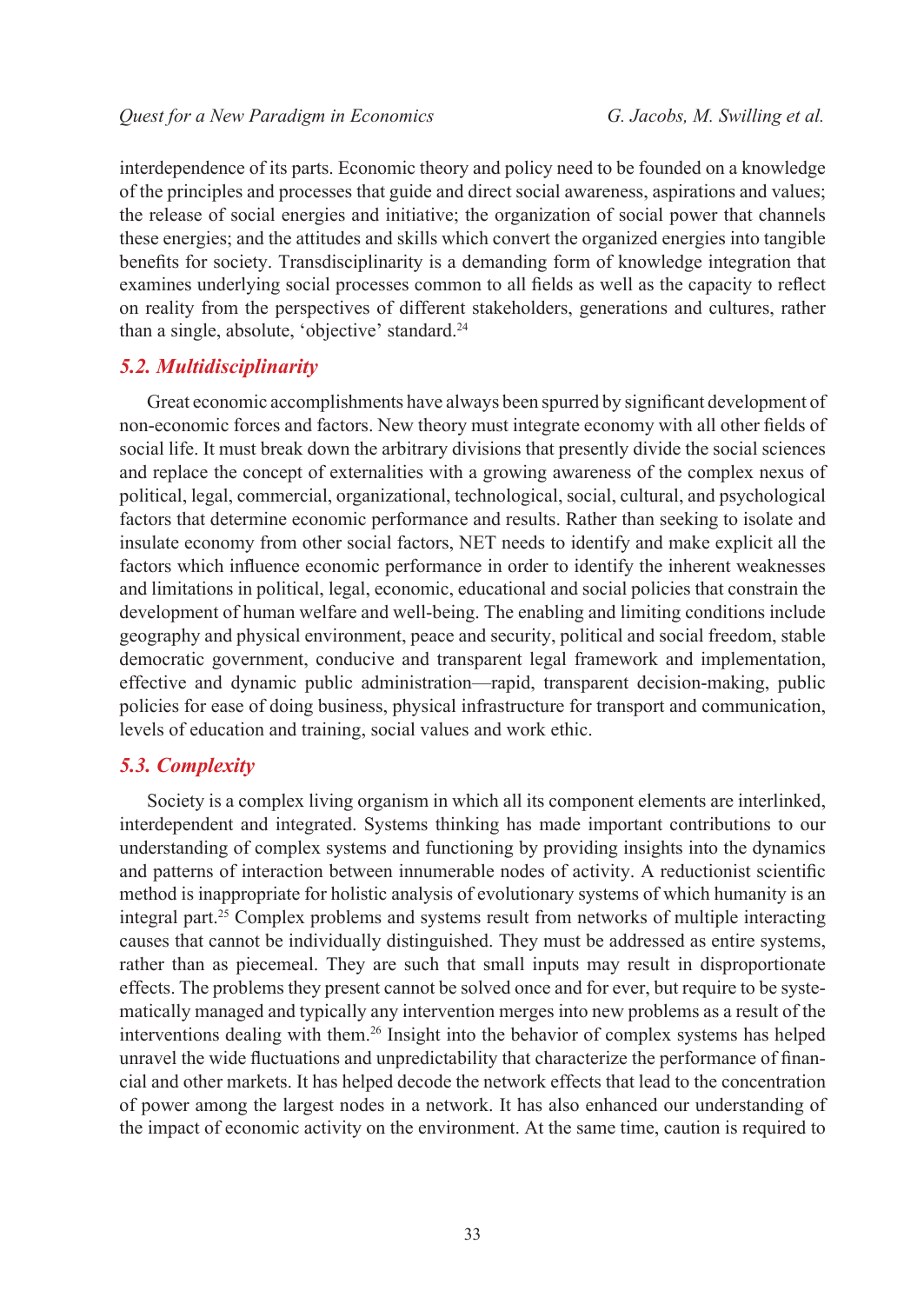avoid the tendency of the material sciences to reduce our understanding of complex human processes to mechanistic algorithms capable of wreaking havoc on human social systems, as computer trading algorithms have done in recent times.

# *5.4. Subjective Dimension*

Our conception of knowledge needs to fully recognize the central importance of subjective psychological and social factors in determining social outcomes. Human aspirations, perceptions, concepts, attitudes, beliefs and values are fundamental determinants of how people and social systems function. They govern the release and direction of human energies and its conversion into social power. The structure and functioning of social institutions are a product and expression of these subjective factors.

*"There is no inherent limit to the potential of human resourcefulness and social organization. Thus, there is no inherent limit to human development."*

# *5.5. Uncertainty*

Economics was founded at a time dominated by the search for Newtonian, deterministic principles governing a world ruled by immutable laws and equilibrium equations. Today it still clings to static concepts of equilibrium and certainty, while mainstream science has evolved towards a less deterministic, more creative perspective. New theory needs to reexamine the concepts of certainty and finite limitation implicit in prevailing theory. It needs to recognize the central quest of human beings for security, the inherent limits to certainty in a rapidly evolving society, and the relationship between uncertainty and creativity, which is the source of continuous innovation and potentially unlimited human development.<sup>[27](#page-34-24)</sup>

# **6. Ontological Foundations of NET**

New theory needs to challenge fundamental concepts and premises regarding the nature of social and economic reality.

# *6.1. Relationship is Wealth*

Human accomplishment is the result of interactions, relationship and collaboration among individuals, organizations and groups. Wealth creation, knowledge generation, discovery, invention, and governance are a few of its expressions. The capacity for accomplishment is related to the number, speed, frequency, quality and intensity of these interactions. Wider geographic inclusion, greater speed of communication and transportation, systems and organizational mechanisms that facilitate and support, knowledge and skills that enhance quality and convenience, shared understanding and values, a sense of identification and belonging are among the many factors that increase the human social capacity for accomplishment. Each of these factors must find a place in NET.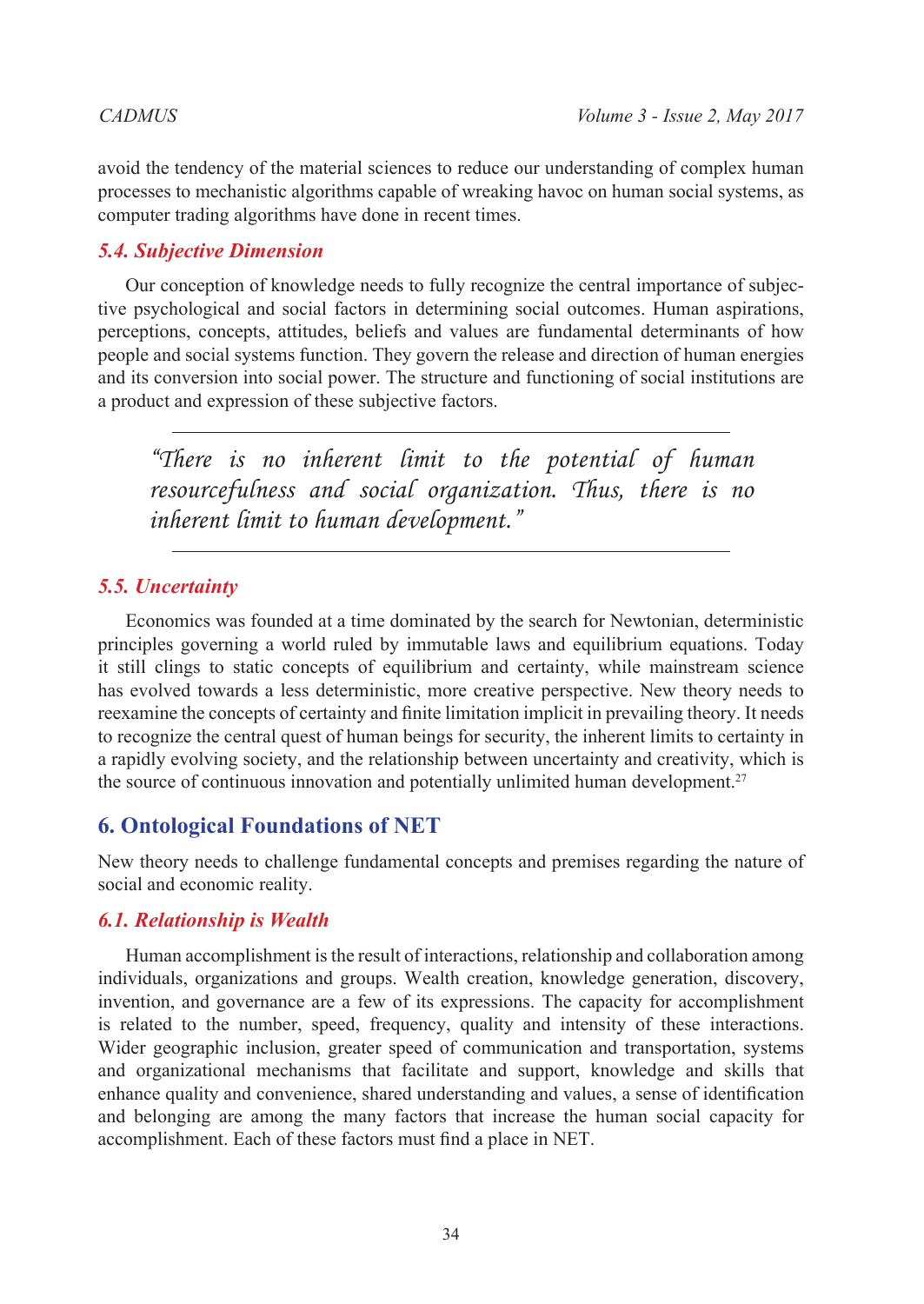# *6.2. Social Organization*

Organization is an inherent capacity of the human mind to arrange people, objects, ideas, processes and activities in an orderly manner capable of multiplying their productivity and reducing waste. Organization of materials and processes is the basis for remarkable technological advances. Organization of people, groups and social processes is the basis for equally remarkable advances in all fields of social life—from trade, production and banking to franchising, just-in-time inventory, global supply chain management, credit cards, electronic banking, Internet, e-commerce, social networks, the sharing economy (e.g. Uber, Airbnb) and the emerging Internet of Things.

Society is a complex social organization capable of directing and converting that energy into effective power to maximize human welfare and well-being. The social organization is a physical arrangement or mechanical system. Society is a living system and its organization is alive, conscious, dynamic and evolving. It is capable of self-organization, self-multiplication and evolution. Our conception of society must recognize the dynamic, adaptive and creative powers of organization. The objectives of NET can best be met by a social organization that enables each individual human being to fully develop and express his individual capacities and endowments as members of a social system that promotes maximum synergy, cooperation and harmony between individuals, communities, nations and humanity as a whole.<sup>[28](#page-34-25)</sup>

# *6.3. Role of the Individual*

Society is the macrocosm. The individual is the microcosm. Society is not merely an aggregate of autonomous individuals. Economy is not merely an impersonal system operating mechanically according to universal laws. Economic performance is not merely the result of the average behavior of an economy's participating members. Society is populated with millions of conscious individuals capable of unique initiatives. The individual as leader, entrepreneur, explorer, pioneer, original thinker and creative artist is the catalyst and source of social innovation and creativity. The actions of a single individual can radically impact economic performance, as the return of Steve Jobs to an ailing Apple Computers in 1996 after a 12-year hiatus led within another dozen years to Apple's emergence as the most valuable company in the world. Social theory focused exclusively on the collective as an aggregate of individuals fails to take into account the creative role of the individual in the evolution of the collective as well as the role of the collective in the development of its individual members. Effective social theory must be founded on an understanding of the complementary roles played by the individual and the collective in social development and evolution and provide insights into how to reconcile individual freedom and collective well-being.<sup>[29](#page-34-26)</sup>

### *6.4. Social Process*

Society evolves by the growth of consciousness and organization. It releases Energy for accomplishment by seeking to continuously raise its level of awareness, understanding, decision-making, and determination to act. It converts that energy into a directed Force for accomplishment by means of the values, goals, objectives and plans it pursues. It transforms the force into Power through the continuous development and improvement of organizational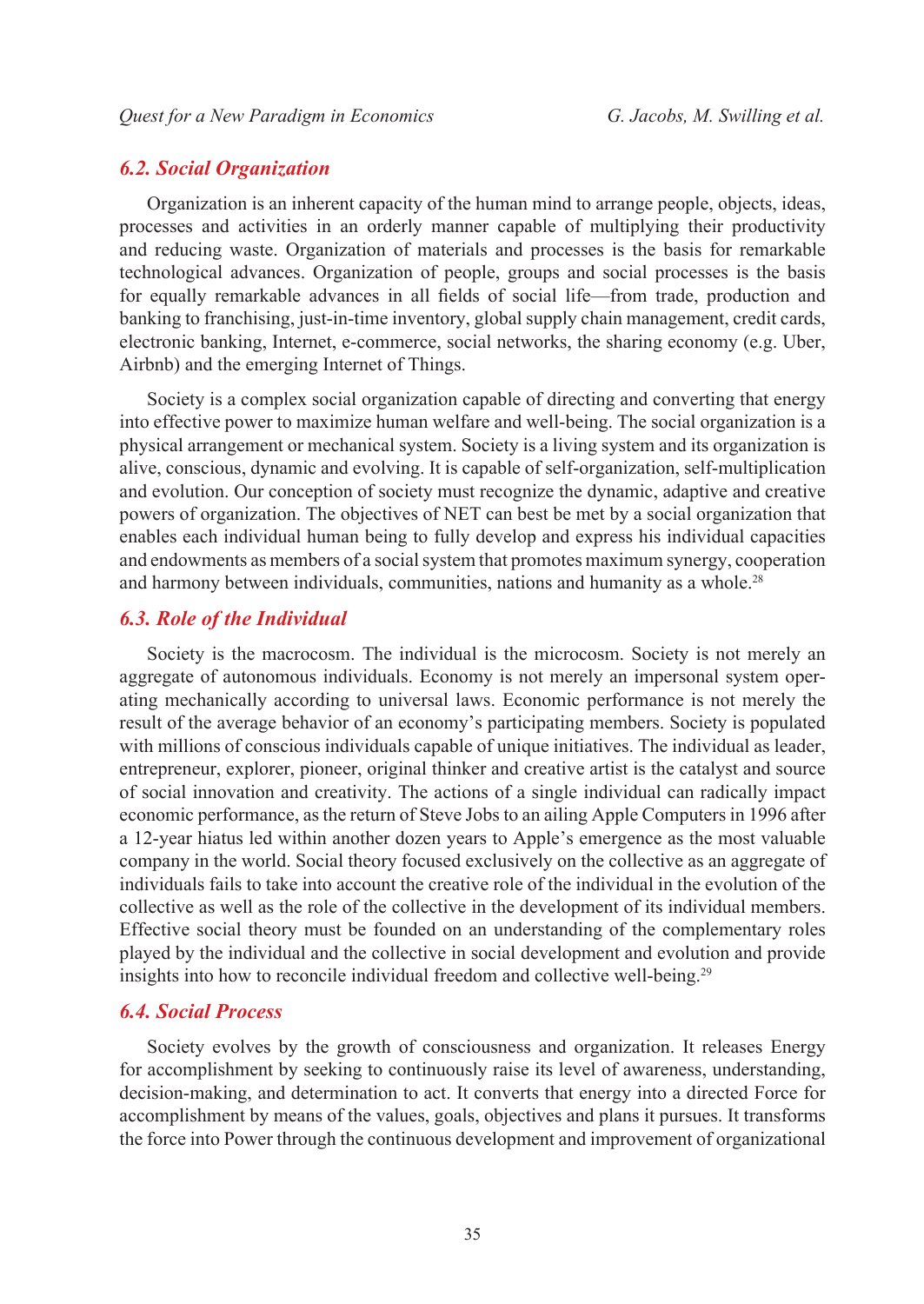structures, systems and activities. The quality of the knowledge, skills and attitudes of its individual members determines the results achieved by its activity.

# *6.5. Human and Social Capabilities*

The potential performance of the society ultimately depends on the level of development of its individual members and its social organization, i.e. human capital and social capital. Human capital depends on the knowledge, skills, attitudes, values, character and personality of individuals. Social capital refers to the development of relationships, institutions and networks that produce collaborative attitudes, shared norms, shared values, mutual understanding and trust. It includes the structures that distribute authority and coordinate specialized activities, the standards and systems applied for communication, execution and monitoring of performance, and the values that characterize the functioning of the organization at each level and in each field of its expression. Human and social capital are unique in that they possess the ability to mobilize and utilize the other forms of capital to enhance performance. There is no inherent limit to the potential of human resourcefulness and social organization. Thus, there is no inherent limit to human development.

## *6.6. Markets as Networking Device*

Language is a networking device to facilitate communication between people. Similarly, markets are networking devices designed to facilitate contact and mutually beneficial transactions. Village gatherings and regional fairs have long since given way to national and global markets operating in physical space and cyberspace. Their size and speed have grown exponentially, but the principles governing their operations remain the same. The wider the market, the more the number of participants, the greater the capacity and diversity of the products and services it offers, the greater the trust, confidence, quality, ease and speed of the transactions it facilitates, the greater will be the overall contribution of the market to wealth creation. Like all social institutions, markets function on the basis of trust. The greater the trustworthiness of the parties, systems, products and services involved, the greater the productive power of the market.

# *6.7. Regulation*

The efficacy of any social organization depends on its capacity to release and channel human energy for productive purposes. That is only possible when sufficient freedom and opportunity are provided to all members of society to develop and express their innate potential within a structured framework that harmonizes private self-interest with public good. Freedom for initiative and regulation to ensure cooperation and fairness go hand in hand. The notion that markets are primarily a field for competition is a social construction borrowed from biological evolutionary theory that grossly distorts the nature of markets by reducing economic activity to a zero-sum game. The reality is that economy is a collaborative enterprise of the entire society in which buyers and sellers, producers and suppliers, bankers and intermediaries all collaborate to achieve a power and efficiency that none can otherwise achieve. Law and regulation are intended to provide a level playing field for all parties to realize their maximum potential. Freedom and authority are complementary values. Both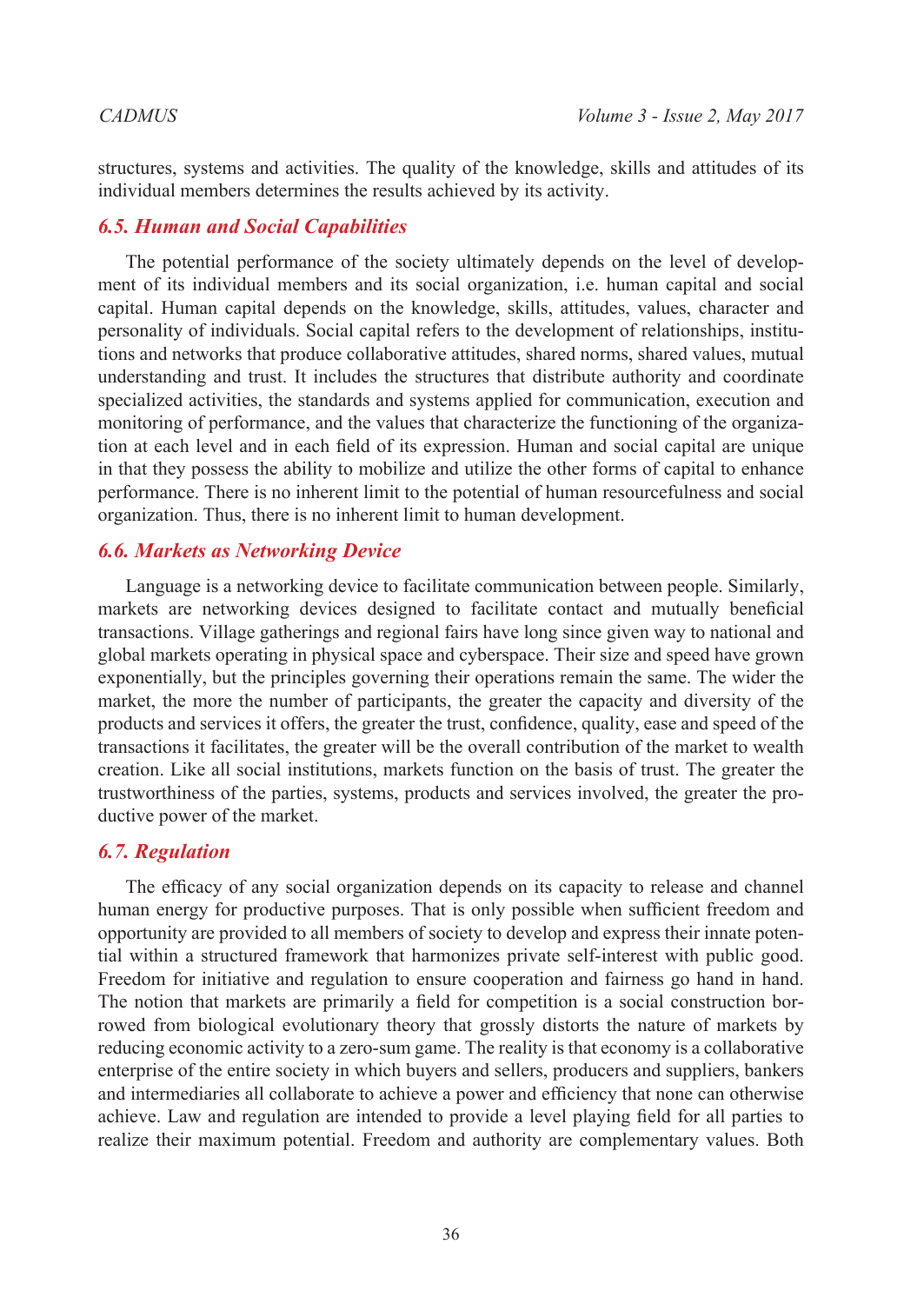individual freedom and good governance are essential conditions for effective markets. In the absence of freedom, markets are reduced to commercial monopolies or labyrinthine government bureaucracies that inhibit human initiative and creativity. In the absence of effective regulatory mechanisms, the functioning of markets is determined by the relative power of the parties involved. The larger, stronger, more informed and better organized dominate over the rest and pursue their individual benefit at the expense of others and the general welfare. Without effective regulation, economic power becomes increasingly concentrated, competition is reduced and the incentives for efficiency and innovation are reduced. Like other social institutions, the capacity of markets to serve social objectives depends on the values, laws, rules and procedures by which they function and the authority of the agencies responsible for their governance.

### *6.8. Law*

Law is an expression of the codified public conscience regarding the forms and norms of conduct that are deemed socially acceptable. Since law has evolved out of past precedent, it largely reflects the prevailing values and norms of society in the past, rather than the values and norms toward which it is evolving. Since law is the result of political processes, it largely reflects how power has been enjoyed and distributed in the past, rather than how it should be distributed based on constitutional rights. Law today is more largely a reflection of past values and the past distribution of social power, rather than that which is optimal for achievement of social objectives. The evolution of property law is one of the reasons for the increasing concentration of wealth in the USA and other countries. Neoclassical economics tends to accept prevailing property laws as given. NET should include the exploration of legal factors with the potential to modify the formal institutional frameworks in which economic agents operate[.30](#page-34-27) Research reported by the *Economist* challenges the evidence that current patent laws promote investment and innovation as intended.<sup>31</sup> It cites evidence that prevailing copyright and patent laws constrain competition and artificially inflate prices and profits. Modification of law represents an important instrument for improving the outcomes of the economic system. A deeper understanding of private property rights will make it possible to establish more secure, equitable and prosperous foundations for the market economy.

#### *6.9. Money*

Like language and markets, money is fundamentally a networking tool which facilitates transactions between different people, organizations, points in time and places in space. *The value of money arises not from its intrinsic worth, but rather from its acceptance as a symbol of value by other people.* The more widely it is accepted, trusted and respected, the greater its value. Ultimately the value of money depends on the accumulated past achievements, present productive capacities and future productive potentials of the society in which it is used. Like the power of knowledge, the value of money also depends on its distribution in society. The wider the distribution, the greater the capacity of society to utilize it productively to enhance social capacity and social benefits. The higher the level of wealth and income inequality, the lower the utility of money for promoting the welfare and well-being of citizens. NET must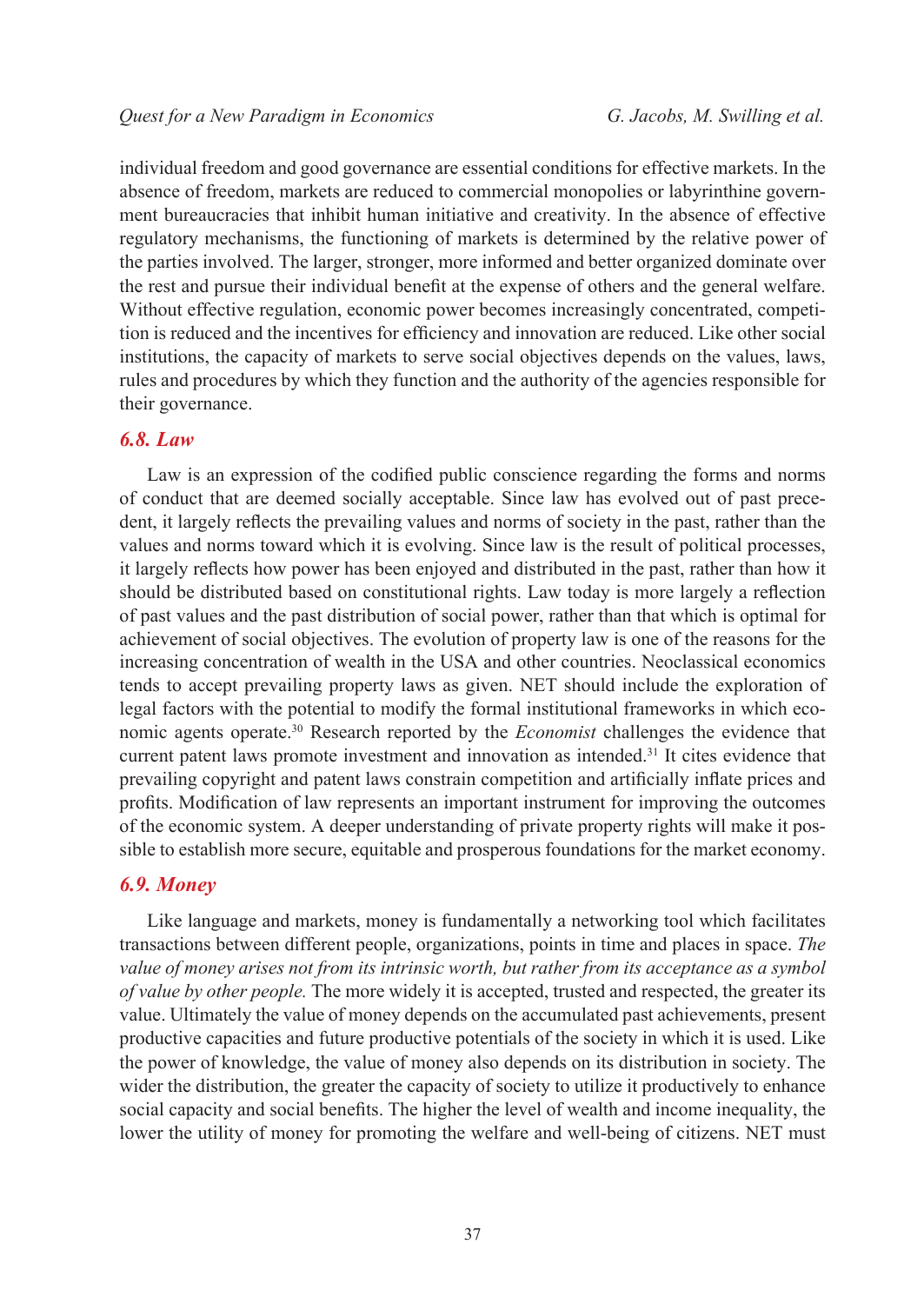include the exploration of alternative forms of organization of property and money, as they are fluid and subject to human invention.

*"Achieving full employment is not difficult. It is only difficult to achieve under the current theoretical framework that promotes mindless consumption, dissipation and wastefulness as economically sound."*

# *6.10. Price*

Price is a creative organizational mechanism for assigning an economic value to dissimilar economic goods and services so they can be freely exchanged for one another through the medium of money. In the dismal ages before the capacity and responsibility of government for the welfare of people were widely recognized in the modern era, price served as an impersonal mechanism for the allocation of scarce economic goods. Today humanity no longer lacks the means to promote the welfare and well-being of all its members. Today government can no longer shirk the responsibility for maximizing that welfare. Long ago, microeconomic theorists defined the ideal conditions under which price would allocate scarce resources most effectively. Those conditions have rarely been met in practice either in the past or the present. It is the responsibility of government to create a policy environment that counters the tendency toward monopolistic control of markets on the one hand and the unjust allocation of economic goods without regard for human values on the other.

## *6.11. Measurement*

New theory needs to be based on measures of value that more truly reflect the real and sustainable contribution of human activity to human welfare and well-being. It should also adopt measures of wealth that reflect the true contribution of activities to wealth generation and the net loss of wealth (negative value) resulting from depletion and pollution of the natural environment. It needs to distinguish between wealth as a stock and welfare as a flow.

## *6.12. Non-Monetarized Sector*

More than half of all useful work undertaken is unpaid and falls outside the monetarized sector. Much of this work contributes to the bonding and stability of society and has far greater importance than its mere practical utility. New theory should broaden notions of wealth and well-being to incorporate the large non-monetarized sector, which is ignored by present theory but plays such a central role in determining our real freedom, comfort, social security, human relations, and the quality of life.<sup>32</sup>

## *6.13. Social Power*

Economic theory is not merely about production, distribution and wealth creation. Economic conceptions contribute to and are impacted by the distribution of power in society.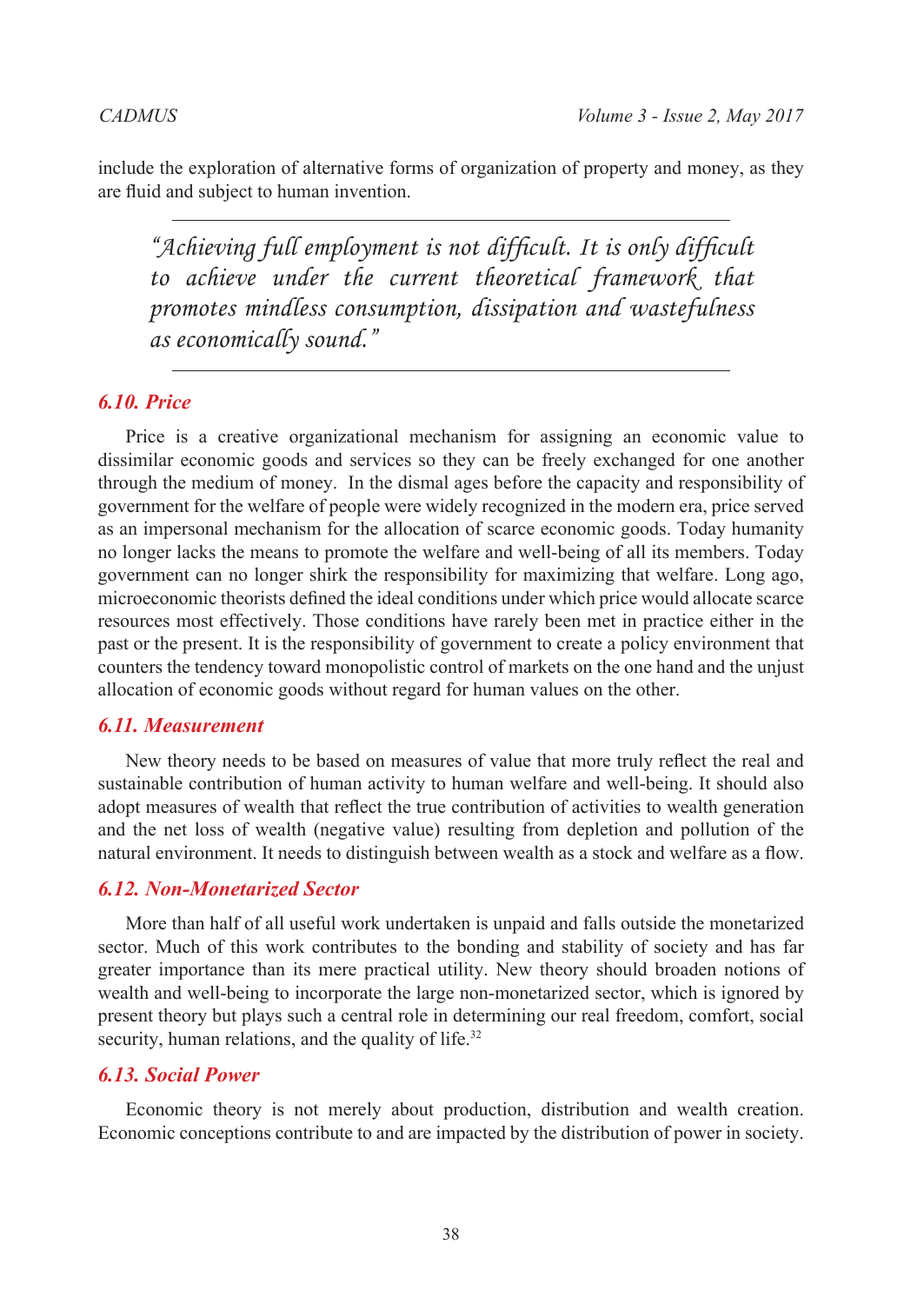NET must make explicit the impact of various forms of social power on the laws, institutions, public policies and private practices impacting economic activities and human welfare. All economics is really Political Economy, as the study of the economics of states was originally termed. Economics cannot be divorced or considered separately from politics. The functioning of economy is powerfully influenced by the exercise of political power and social influence and vice versa. Social power is the capacity to accomplish work in society.

Money, political influence, popularity, media research, transport, communication, knowledge, research capacity are all forms of social power which are interconvertible. The interrelationship between political and economic power is of particular relevance to the functioning of economies because it results in a skewing of policies in favor of some parties to the detriment of others and the general public, leading to monopolistic advantages and public corruption. Democracy today contains a large measure of plutocracy. Property rights, subsidies, tax rates, incentives, zoning laws, patent and copyright, corruption and crime are all strongly influenced by the exercise of social power. The debate regarding free markets and regulation is really a struggle for power—money power and political influence vs. power to promote social welfare. Human rights, law and public policy are powerful determinants of the distribution of social power and therefore of economic benefits.

Historical evidence confirms that the wider the distribution of power in society, the greater is the overall capacity of the society to achieve its objectives. The most powerful monarchs in history possessed far greater individual power than democratically elected leaders today, but no monarch in history can rival the overall capacity of modern societies to promote the welfare and well-being of their citizens. Universal education enhances the mental power of the people to take informed, effective decisions. Fair access to the use of social systems enhances the organizational capacity of the people. Access to remunerative employment ensures people the opportunity to exercise their talents and capacities for productive purposes and personal benefit. Deprivation in all its forms limits the power of the individual and by extension the overall power of society to accomplish. As freedom of choice is an essential condition for the fullest development and expression of individual potentials, equitable distribution of social power is the essential condition for the fullest development and expression of social potentials.

Money is a form of social power with a unique characteristic. It lends itself more readily than any other form to conversion from one form of power into another. Money generates access to political power through elections and political donations, to the best quality education and healthcare, to all forms of entertainment, to the most advanced forms of communication and transportation, etc. This characteristic makes money a very effective means for the wider distribution of social power. For the same reason, money also represents one of the greatest obstacles to the equitable distribution of social power. For those who possess wealth can utilize it to seize political power or social influence or convert them into greater wealth. The increasing domination of democratic politics by money through both legal and illegal means represents one of the greatest threats to democratic freedoms today.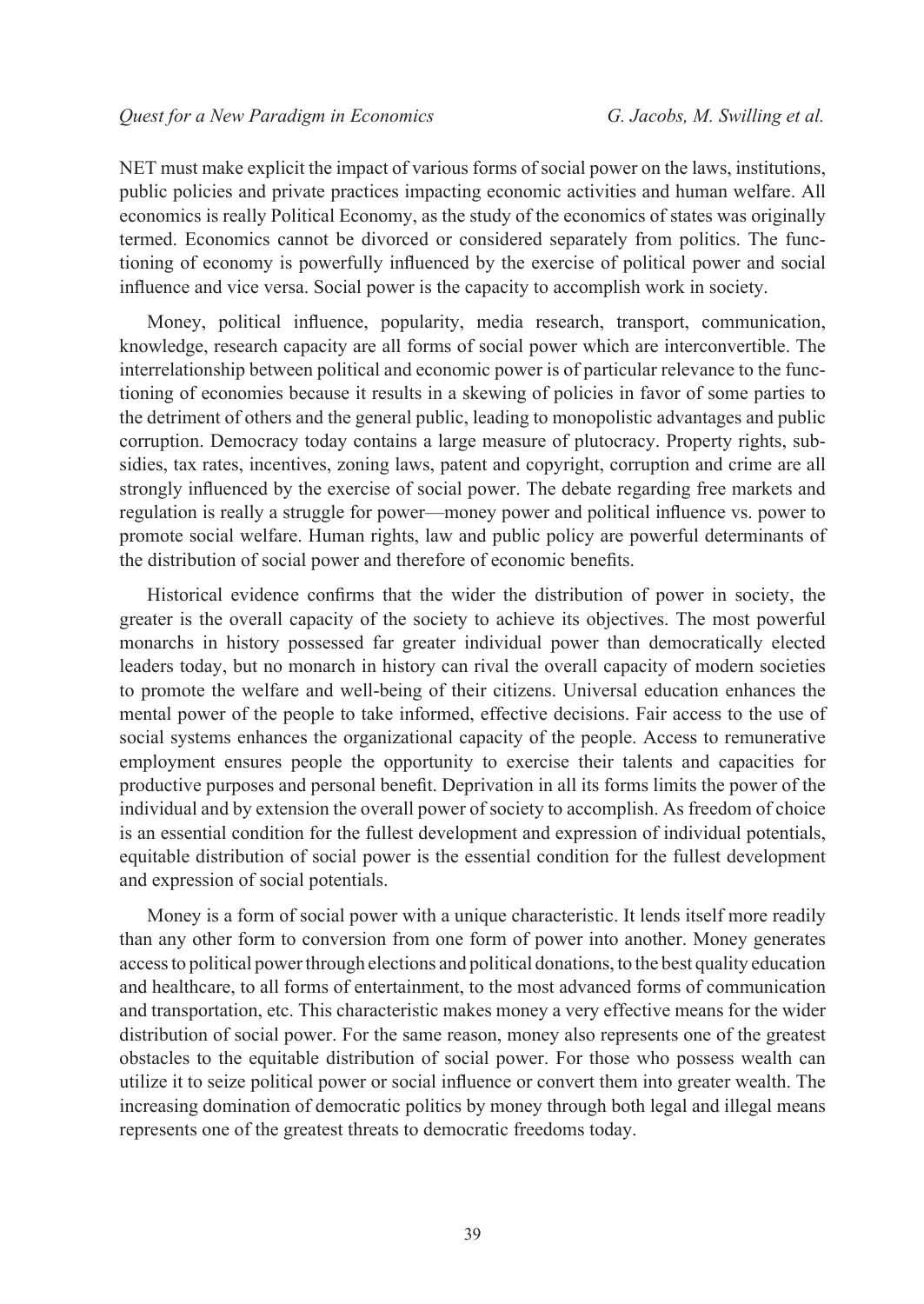# *6.14. Employment*

NET needs to take an unequivocal position on the place of employment in economic theory. Employment in a market economy is the economic equivalent of the right to vote in a democratic polity. As universal suffrage is the basis for political democracy, employment is the basis for economic democracy. The principle of democratic rights was enshrined long ago, but the actual extension of democratic rights to women, blacks, the poor and minorities was achieved as the result of a long, difficult and violent struggle. They were not extended because they were possible or practical, but because they were deemed fundamental and inviolable. The same is true of the right to employment. It must be recognized as a fundamental human right. Then it becomes the responsibility of governments to ensure it is achieved. Democracies which protect the right to property have an equal obligation to protect the opportunity for the young to acquire gainful employment, which is essential for social survival in a modern economic system where government regulates and controls so many aspects of life. Achieving full employment is not difficult. It is only difficult to achieve under the current theoretical framework that promotes mindless consumption, dissipation and wastefulness as economically sound, while standing by helplessly in the face of social injustice and economic exploitation. The current policy framework which incentivizes capital investment while taxing payroll is a clear example of an in-built policy bias that undermines human security and well-being.

# *6.15. Public Goods*

The most important failure of markets has been with respect to management of the domestic environment and global commons as a public good. A century ago, capitalism acquired a social conscience to meet the perceived threat of socialism and arrived at a balance between public and private good that resulted in unprecedented prosperity in OECD countries. The collapse of communism symbolized by the fall of the Berlin Wall in 1989 coincided with a resurgence of neo-liberal conceptions that have become a root cause of the current crises. New theory must restore the balance that optimizes the welfare and economic security of all, while giving scope for the creative contributions of each. There is a need to develop a whole range of hybrid goods which, like insurance, serve simultaneously the interests of both the private citizen and society-at-large.

# *6.16. Global Governance*

The entire world economy is increasingly operating as a single, integrated market and world system. Yet economic theory is still largely predicated on concepts, theories, models, policies and actions for application at the national level. This has left a wild frontier of unregulated and often lawless activity at the international level. It has also led to a resurgence of a previously discredited neoliberalism, which serves as an obstacle both to effective global regulation and the development of effective economic thinking. The centering of theory on national level concepts, institutions and policies aggravates the division of humanity into competing nations playing a zero-sum game. Globally, relevant economic theory is needed as a foundation for the establishment of effective institutions and policies capable of maximizing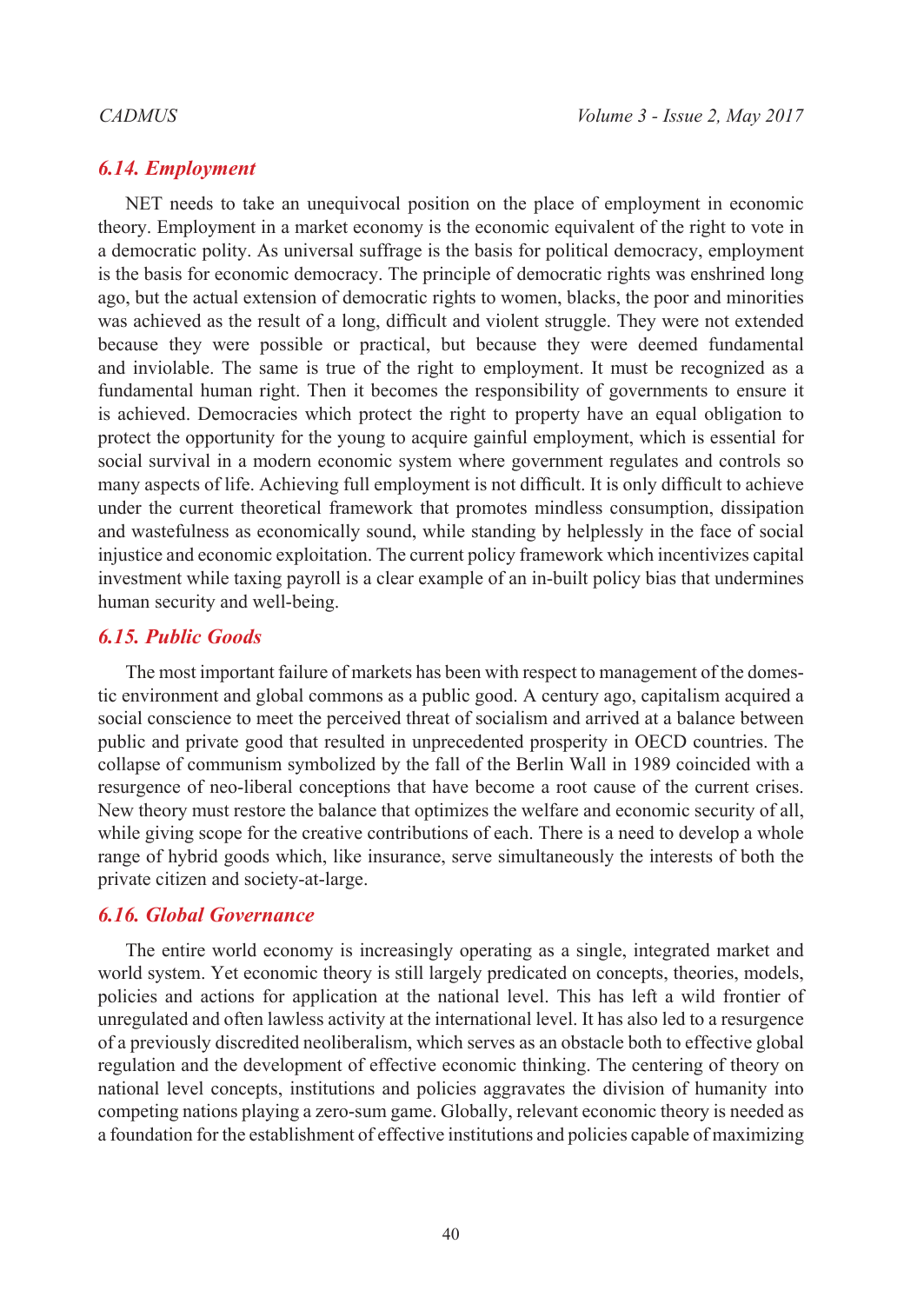welfare and well-being for all humanity. NET should strive to encompass the full range of relevant perspectives from the local to the global level.

# *6.17. Evolution of Global Society*

Human development throughout the ages has been mostly a subconscious process of experimentation and trial and error learning gradually organized, developed and refined into effective knowledge, skills, values, rules, strategies, systems, organizations, policies, processes and activities which then evolved over time. The aim of the social sciences is to make conscious the underlying evolutionary process that has governed human development up to now and to codify that knowledge in a form that will facilitate and accelerate the development of new institutions, policies and activities capable of enhancing the organization of global society for the betterment of all human beings. The effort to consciously formulate new economic theory represents an important step in that direction.

### *6.18. Ecology*

The full development of human potential and social power is only possible and sustainable when humanity re-establishes a positive, harmonious relationship with all of life and the physical environment. The mindless overexploitation of resource, environmental degradation, pollution and climatic instability are rooted in the prevailing consciousness and mindset of modern society derived from a mechanistic, reductionist, utilitarian and egoistic viewpoint and values that increasingly isolate the individual from other people and society and isolate the human collective from the wider world in which we live. Relationship is the foundation for all forms of wealth creation—physical, social, economic, intellectual, artistic and spiritual. Reconnecting with other people, social purpose, the environment and our own spiritual being based on values of respect, harmony, beauty and self-giving are the means and precondition for achieving sustainable human welfare and well-being for all.

# **7. NET and Pedagogy**

The rapidly expanding student movement demanding pluralism in economics education marks an important step beyond the prevailing orthodoxy towards a more open-minded, inclusive and integrated study of the subject.<sup>[33,](#page-34-30)\*</sup> A change in content is not enough. It must also be accompanied by a change in pedagogy and thinking. In order to realize and practice new theory, the paradigm must also be taught in an open way that encourages critical thinking and innovative problem-solving. It would be contradictory to claim that social reality is an open system and then continue to teach in the didactic prescriptive way that has been conducive to mainstream modelling. It would be counter-productive to the development of new theory and also to the creation of the kinds of citizens that express the best of what NET is seeking to achieve.

Beyond that, there must also be a shift in the modes of thinking developed through the educational system. Today the discipline of Economics is still dominated by analytic thinking that divides and subdivides reality into smaller parts and regards each part as a whole in

<sup>\*</sup> See Rethinking Economics, http://www.rethinkeconomics.org/about/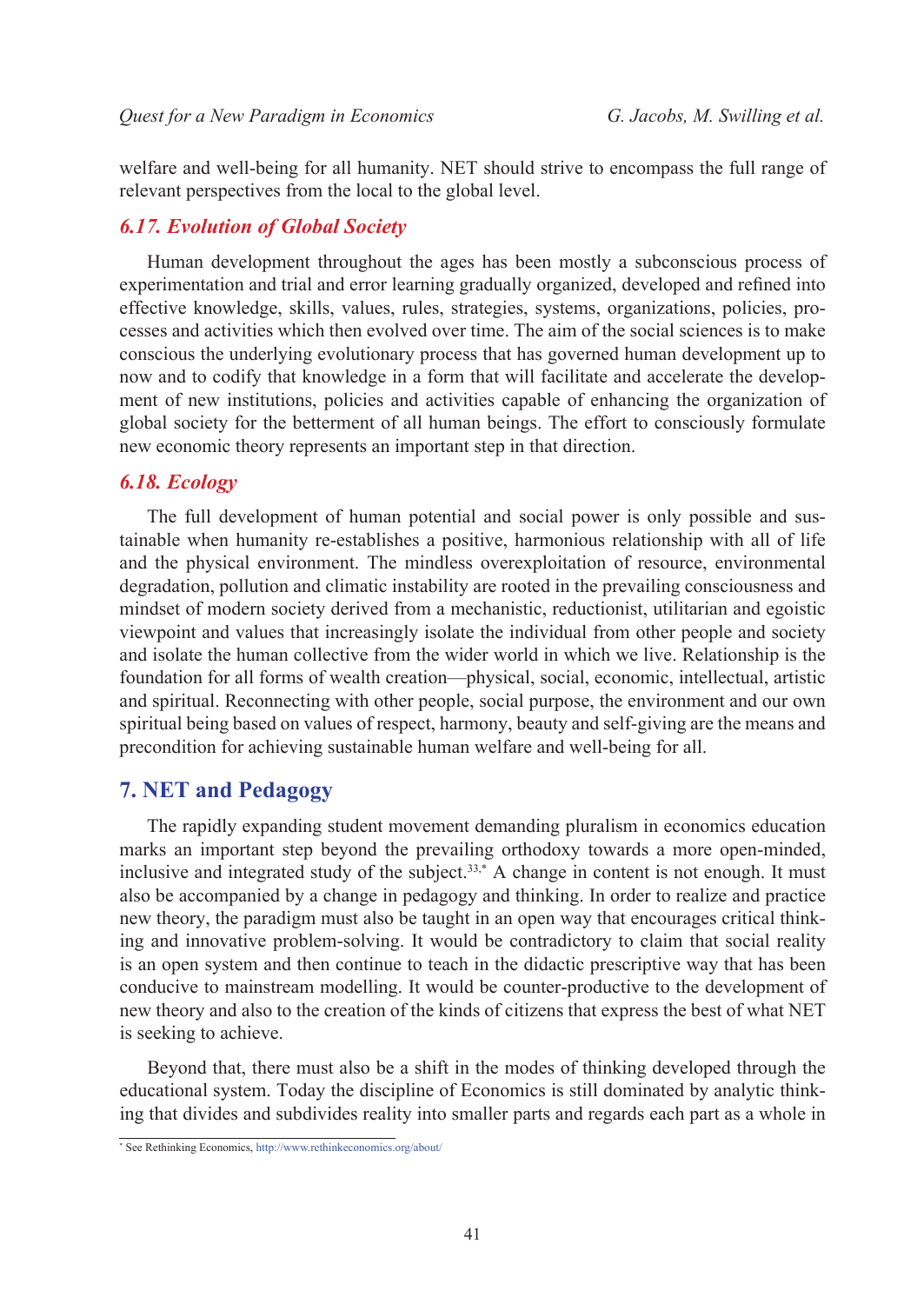itself. Specializations continue to proliferate, resulting in more and more experts who know less and less about the wider economic, political, social and ecological reality within which they operate. The growing adoption of systems thinking seeks to compensate for reductionism by focusing on the interconnections and interdependencies between the parts, but in practice it often reduces complex social reality to mechanistic models or, overwhelmed by the complexity it seeks to represent, it shifts the emphasis from theoretical understanding to analysis of data as the primary source of knowledge. New economic and social theory will require conscious efforts to develop more organic, integrated modes of thinking than those prevalent in education today[.34](#page-34-31) This is a challenge not only for economics but one applicable to all the social sciences and higher education in general.

# **8. Conclusion**

The purpose of any social system is to effectively release and channel the energies of the population to achieve socially desirable goals. Economy is one of the most fundamental and essential of those systems. No matter how great the achievements of modern society, the present system certainly does not fully utilize the energies and capabilities of its people to maximize the welfare and well-being of all citizens. In future we can and must do better.

A new conceptual framework is urgently needed to expose the fallacies in prevailing theory and project an alternative conception attuned to the realities of the  $21<sup>st</sup>$  century and the welfare of all humanity. Alternative views on economic theory and practice have been surfacing for decades, but until recently they have been shut out, rejected or dismissed by mainstream orthodox economists of different schools, because they challenge the fundamental assumptions on which all mainstream economic thought and prevailing economic policy are based. Today the situation is different. Authoritative alternative views of economy based on hard facts and compelling arguments are now gaining serious attention, but they still remain largely off-campus, off-camera, and off the radar of public policy and decision-makers.

New thinking—new economic theory—has the power to affect a rapid and radical change to a new economy that

- Maximizes human welfare and well-being instead of limitless consumption and unregulated economic growth for their own sake;
- Perceives people as the most precious resource and development of all forms of human and social capacities as the most important form of productive capital;
- Ensures employment opportunities and meaningful occupation for all, including both youth and the increasingly healthy and active elderly populations;
- Regulates the global casino of financial speculation that currently destabilizes economies and impoverishes people;
- Manages the world's resources in a sustainable manner for both present and future generations;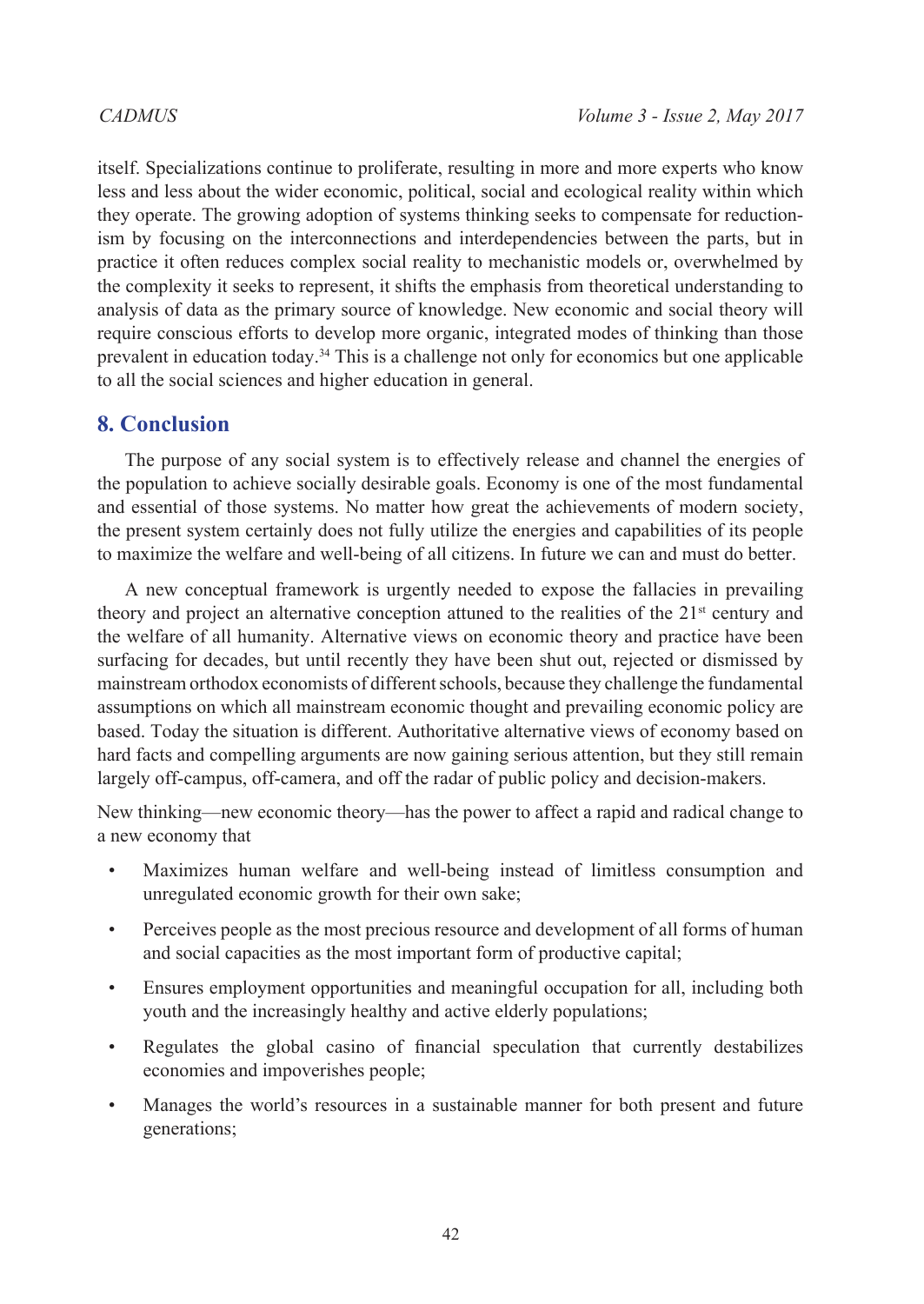- Promotes a more equitable distribution of income within the constraints imposed by the planet's resources;
- Resolves the apparent contradiction between human welfare and ecological sustainability by shifting the focus from unlimited, wasteful, material consumption based on energy and material-intensive technologies to maximum security, welfare, well-being and developmental opportunities for people.

# **9. Acknowledgements**

This paper is an attempt to synthesize ideas that have emerged over the past seven years during more than 20 conferences and seminars organized by the World Academy of Art & Science and the World University Consortium, in more than 35 articles by 16 individual authors which have appeared in *Cadmus* Journal, and in email correspondence and personal discussions by the authors with many of the more than 50 members of the New Economic Theory Working Group.\* While it would be extremely difficult to list all the contributions of individuals to this work in progress, the authors would like to especially acknowledge valuable contributions by Orio Giarini, Editor-in-Chief of *Cadmus* Journal, whose seminal work on new economic thinking formed a strong foundation and constant inspiration for this project; Ivo Šlaus, Honorary President of the World Academy of Art & Science, who first proposed formation of the working group; and Ian Johnson, former Vice President of World Bank and Secretary General of Club of Rome, who contributed important ideas during the initial phase of the project. In addition we would like to acknowledge specific contributions to this paper by Tomas Bjorkman, an economist, entrepreneur and former investment banker; Barry Gills, Professor, Department of Political and Economic Studies, University of Helsinki; Robert Hoffman, Co-founder and President of whatif? Technologies; Erich Hoedl, Vice-President of The European Academy for Sciences and Arts; Aldo Martinez, Vice President of Market Surveillance at the New York Stock Exchange; Michael Marien, Senior Principal, Security & Sustainability Guide; David Harries, Chair, Canadian Pugwash; Joachim Spangenberg, Research Coordinator and Vice President, Sustainable Europe Research Institute, Germany and Joanilio Rodolpho Teixeira, Emeritus Professor and Senior Researcher at the University of Brasilia, all of whom have either contributed important ideas and/or made valuable comments reflected in the text of the paper.

### *Authors Contact Information:*

*Garry Jacobs – Email: [garryjacobs@gmail.com](mailto:garryjacobs%40gmail.com?subject=) Mark Swilling – Email: mark.swilling@spl.sun.ac.za Winston P. Nagan – Email: nagan@law.ufl.edu Barry Gills – Email: [barry.gills@helsinki.fi](mailto:barry.gills%40helsinki.fi?subject=) Jamie Morgan – Email: [jamiea.morgan@hotmail.co.uk](mailto:jamiea.morgan%40hotmail.co.uk?subject=)*

# **Notes**

<span id="page-33-0"></span><sup>1.</sup> Robert Costanza, *An Introduction to Ecological Economics* (Raton: CRC Press, Taylor and Francis Group, 2015).

<span id="page-33-1"></span><sup>2.</sup> Joseph Stiglitz et al., "Stockholm Statement: Toward a Consensus on the Principles of Policymaking for the Contemporary World" November 15, 2016 http://www.sida.se/globalassets/sida/eng/press/stockholm-statement.pdf.

<sup>\*</sup> See<http://neweconomictheory.org>